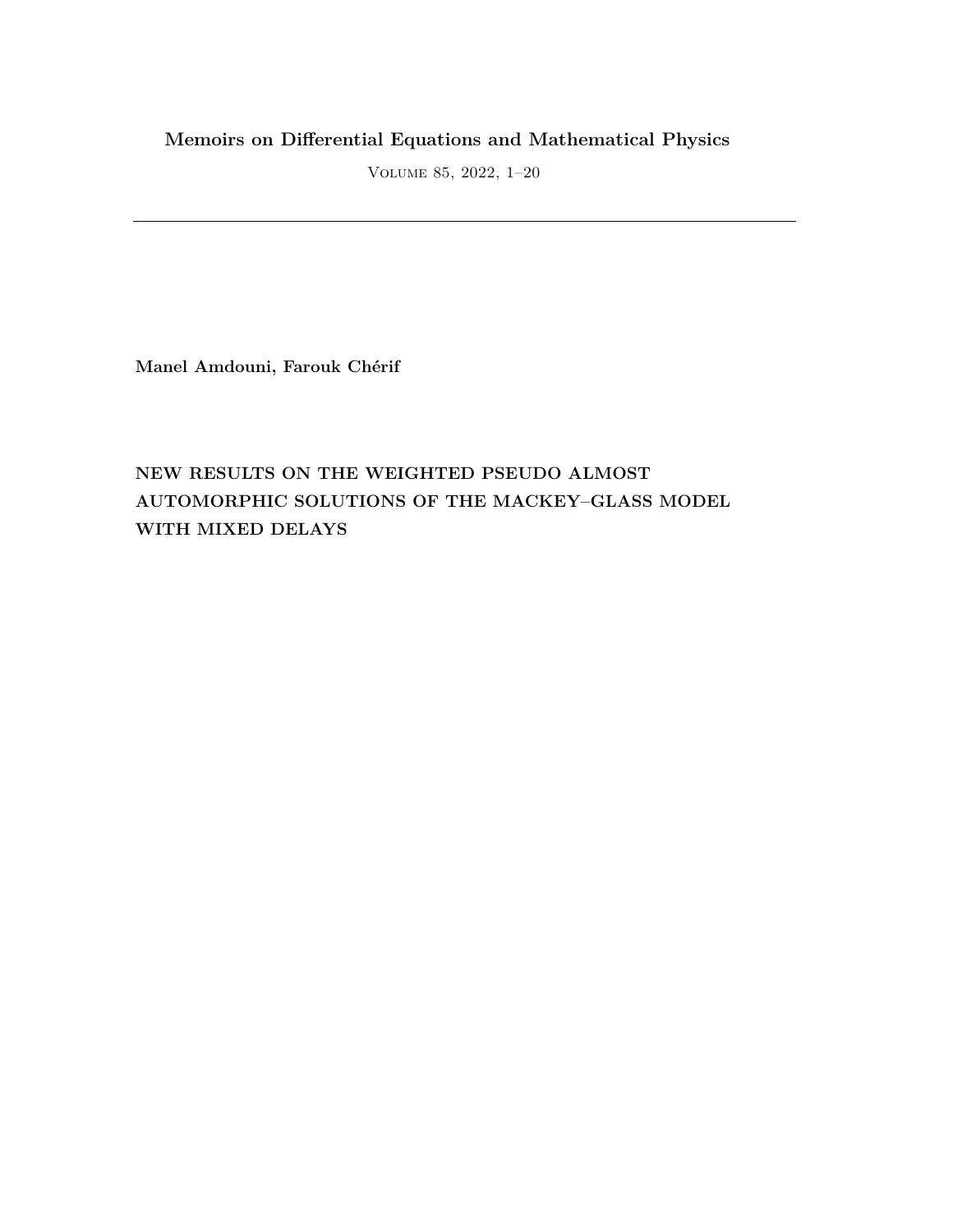**Abstract.** Using the weighted pseudo almost automorphic concept and the Banach fixed point theorem, in this paper we study the existence and uniqueness of a new class of hematopoiesis model. The exponential and asymptotic stabilities are also established. In addition, we provide two numerical examples and computer simulations in order to demonstrate the feasibility of theoretical results. It should be mentioned that the methods and definitions introduced in the paper can be applied to study other types of delayed dynamic models.

#### **2010 Mathematics Subject Classification.** 43A60, 34D20, 68Q07.

**Key words and phrases.** Weighted pseudo almost automorphic, stability, hematopoiesis model.

\_\_**რეზიუმე.** შეწონილი ფსევდო−თითქმის ავტომორფული კონცეფციისა და ბანახის უძრავი წერ− ტილის თეორემის გამოყენებით, ნაშრომში შესწავლილია ახალი კლასის სისხლწარმოქმნის <del>მოდელ</del>ის არსებობა და ერთადერთობა. აგრეთვე დადგენილია ექსპონენციალური და ასიმპტოტური მდგრადობა. გარდა ამისა, მოყვანილია ორი რიცხვითი მაგალითი და კომპიუტერული Նიმულაცია თეორიული შედეგების პრაქტიკაში განხორციელებადობის დემონსტრირებისთვის. უნდა აღინიშნოს, რომ ნაშრომში წარმოდგენილი მეთოდები და განმარტებები შეიძლება გამო− ყენებულ იქნას სხვა ტიპის დაგვიანებული დინამიკური მოდელების შესასწავლად.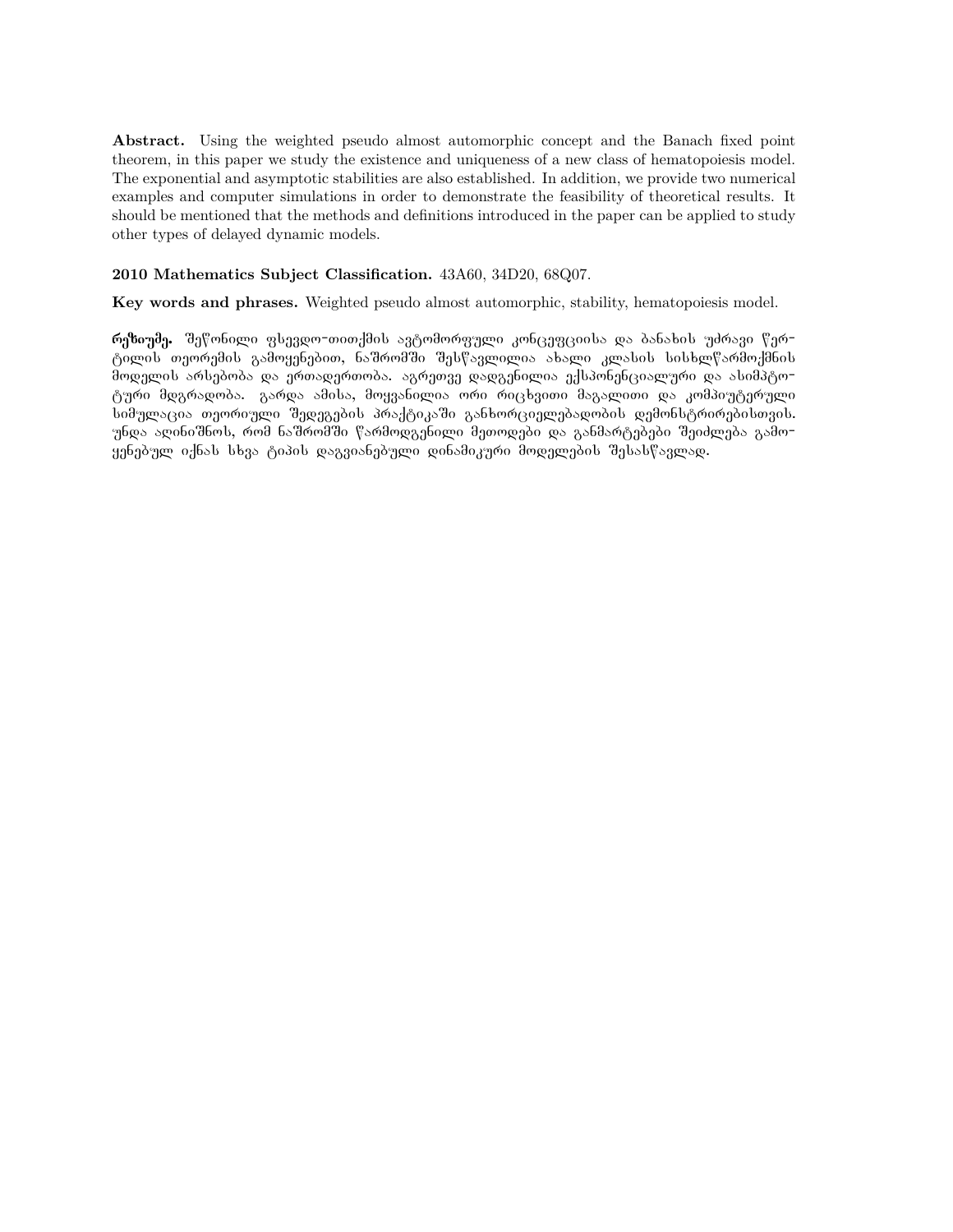### **1 Introduction**

The process that results in producing and regulating blood cells is named hematopoiesis. The mathematical modeling of hematopoiesis dynamics has been extensively studied for the past 40 years, in order to understand and explain the reason leading to a number of repetitive blood cell diseases. Hence, in 1978 (see [20]), Mackey described the production process of all kinds of blood cells by a notable self-regulated system given by

$$
\Gamma'(t) = -\Theta \Gamma(t) + \frac{Q}{1 + \Gamma^n(t - e)}, \ \ t \ge 0,
$$

where at time *t* in blood circulation,  $\Gamma(t)$  represents the mature cell density, and *e* denotes the time delay between the immature cell production within the marrow of the bone and the maturation of these cells to be released within the circulating bloodstream. The cells can be in fact lost from the circulation at an Θ rate. Added to that, the flux of the cells from the stem cell compartment into the circulation, particularly depends on the mature cell density at previous time *t−e*. Since any change in the environment plays a significant role, in [19], the authors considered the next hematopoiesis model:

$$
\Gamma'(t) = -\Theta(t)\Gamma(t) + \sum_{i=1}^{D} \frac{Q_i(t)\Gamma^m(t - e_i(t))}{1 + \Gamma^n(t - e_i(t))}, \quad t \ge 0,
$$

where  $0 \leq m \leq n$ ,  $m \leq 1$ , and they studied the global exponential stability, uniqueness and existence of a positive almost periodic solution.

Besides, the concept of pseudo almost automorphic functions had been first introduced by Xiao et al. [23]. Actually, it naturally generalizes the almost periodicity, almost automorphy, and pseudo almost periodicity. Lately, the existence and stability of pseudo almost automorphic/pseudo almost periodic solutions of differential equations have been a great deal studied (see [1–4, 9, 10, 14, 17, 18, 21, 22]). In [8], Blot et al. introduced the concept of weighted pseudo almost automorphic functions using the measure theory, which is a natural generalization of the classical pseudo almost periodicity (see [24]) and pseudo almost automorphic periodicity, which is the central tool in this paper.

However, the model within biological, physical, and social sciences is in certain cases obligatory to consider the different time delays. Indeed, such an explicit inclusion of delays within equations is in many instances the simplification or idealization introduced on account of the detailed description of underlying processes that are very complex to be modeled mathematically. In this case, it may be necessary to choose a model with a distributed and/or continuous delay.

Moreover, it is well known that the optimal management of renewable resources has a direct link with the population development to sustain. Then we can assume that population models are subject to harvesting. Thus, the term of harvesting plays a great role in protecting the balanced development.

Until now and to the best of our knowledge, the hematopoiesis model studies have been devoted to the case where  $0 \leq m, n \leq 1$  (i.e., the existence, uniqueness and stability). In addition to that, most papers have been dedicated to the study of the hematopoiesis model within almost or pseudo almost periodic functions (see  $[4, 12, 16, 19]$ ). However, in [13], Haifa et al. established the existence and exponential stability of the pseudo almost periodic solution of the hematopoiesis model in the case where  $m, n > 1$ . Nevertheless, if  $m, n > 1$ , there are many questions that can be asked: How do things work? What is happening? Is there a solution or not? Is the solution unique? Is it stable or not? Furthermore, if we consider the hematopoiesis model in this case with mixed delays and with the harvesting term, this work becomes more and more complicated. In this context, our objective in this paper is to study the model of hematopoiesis with harvesting term and mixed delays in the case where  $m, n > 1$  in the space of weighted pseudo almost automorphic functions. The model is given as follows:

$$
\Gamma'(t) = -\Theta(t)\Gamma(t) + \sum_{i=1}^{D} Q_i(t) \frac{\Gamma^m(t - e_i(t))}{1 + \Gamma^n(t - e_i(t))} \n+ \sum_{i=1}^{D} p_i(t) \int_0^{\delta_i} k_i(u) \frac{\Gamma^m(t - u)}{1 + \Gamma^n(t - u)} du - \Xi(t, \Gamma(t - j(t))), \ t \ge 0, \ 1 \le m \le n,
$$
\n(1.1)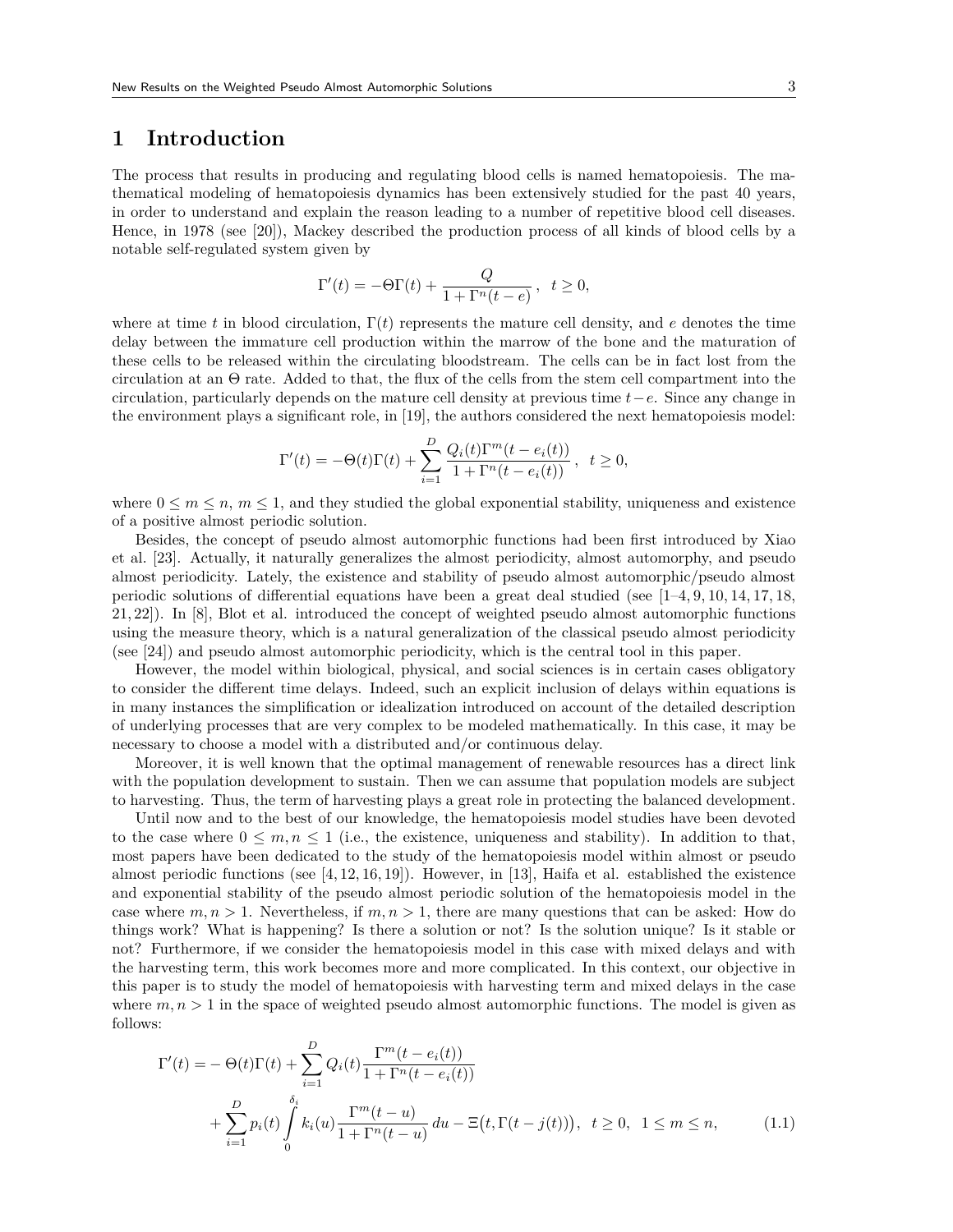where  $\Theta(\cdot)$ ,  $e_i(\cdot)$  and  $j(\cdot)$  are almost automorphic functions. In addition for all  $1 \leq i \leq D$ ,  $Q_i(\cdot)$ ,  $p_i(\cdot)$ , they are weighted pseudo almost automorphic functions. Moreover,  $k_i(\cdot)$  is the kernel, and  $\Xi(\cdot,\cdot)$  is the harvesting term.

Let

$$
K = \sup_{t} \big\{ e_i(t), \ \delta_i, \ j(t), \ i = 1, 2, \dots, n \big\}.
$$

We assume that equation  $(1.1)$  is supplemented with the initial conditions as follows:

$$
\Gamma(t) = \psi(t), \ \psi \in BC([-K, 0], \mathbb{R}_+), \n\Gamma(0) = \psi(0) > 0.
$$
\n(1.2)

We assume in the remainder of the paper that the following conditions hold:

- (H1)  $M[\Theta] > 0$ .
- (H2) For all  $1 \leq i \leq D$ , the delay kernels satisfy

$$
\int\limits_{0}^{\delta_{i}}k_{i}(u)\,du=1.
$$

(H3)  $\Xi: t \mapsto \Xi(t, \cdot)$  is almost automorphic in t for each  $z \in V$ , where V represents a compact subset of  $\mathbb{R}$ , and there exists a number  $L > 0$  such that

$$
|\Xi(t, a) - \Xi(t, b)| \le L|a - b|
$$

for all  $t \in \mathbb{R}$  and  $a, b \in \mathbb{R}_+$ .

The principal results of this paper are:

- 1. We show the positivity and boundedness of the solution when  $m, n > 1$  which corresponds to the biological reality, since the blood cells have a life length.
- 2. A serious and important issue within this kind of nonlinear differential equation is: What are the sufficient conditions to obtain a weighted pseudo almost automorphic solution if the coefficients are weighted pseudo almost automorphic? Moreover, if *m, n >* 1, does the solution exist or not? What method proves its existence? If the solution exists, is it unique? Hence, in this paper we obtain the uniqueness and existence of the weighted pseudo almost automorphic solution of equations (1.1), (1.2) by using the Banach fixed point theorem and some sufficient conditions.
- 3. What is the impact of continuous and distributed delays on the stability of the solutions? The answer to this question is given by two new theorems.

Our paper is organized as follows. First of all, Section 2 establishes the required definitions and fundamental properties of the space  $PAA(\mathbb{R}, \mathbb{R}^N, \eta)$ , which will be used to obtain our main results. Next, Section 3 establishes the necessary criteria for the existence and uniqueness of the weighted pseudo almost automorphic solution for equation (1.1). Lastly, in Sections 4 and 5, we obtain the globally exponential and asymptotic stabilities of the weighted pseudo almost automorphic solution. After that, two numerical examples are given in Section 6 in order to depict the feasibility of theoretical results that we have got.

### **2 Definitions and lemmas**

Let  $\Sigma$  be a Lebesgue  $\xi$ -field of  $\mathbb{R}$ ,  $\Upsilon$  denote the set of all positive measures  $\eta$  on  $\Sigma$  satisfying  $\eta(\mathbb{R}) = \infty$ and  $\eta([c, d]) < \infty$  for all  $c, d \in \mathbb{R}$  ( $c \leq d$ ). Let us consider the class of measures  $\eta \in \Upsilon$  which satisfy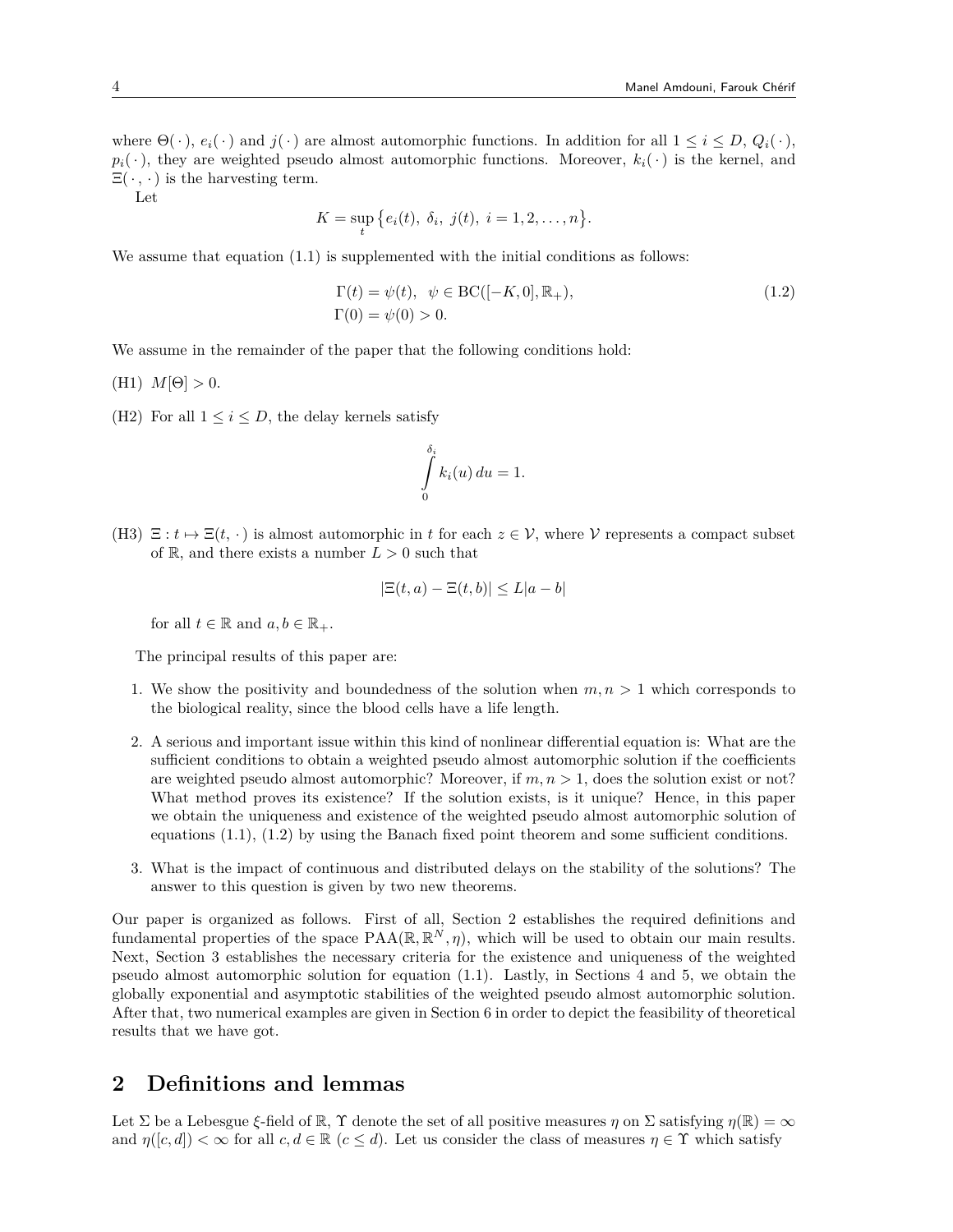**(A1)** (i) For all  $\varsigma \in \mathbb{R}$ , there exists  $\epsilon > 0$  and a bounded interval *I* such that

$$
\eta\big(\big\{d + \varsigma : d \in H\big\}\big) \le \epsilon \eta(H)
$$

when  $H \in \Sigma$  satisfies  $H \cap I = \varnothing$ .

(ii) There exists a continuous function  $\lambda : \mathbb{R} \to \mathbb{R}_+$  as follows:

$$
d\eta_{\theta}(s) = \lambda(s) d\eta(s), \quad \forall s \in \mathbb{R},
$$

with 
$$
\eta_{\theta}(Q) = \eta((\Upsilon - \theta)^{-1}(Q))
$$
 for all  $Q \in \Sigma$ .

**Lemma 2.1** ([7]). *Under* (A1)*, for all*  $\alpha > 0$ *,* 

$$
\limsup_{c \to \infty} \frac{\eta([-c - \alpha, c + \alpha])}{\eta([-c, c])} < \infty.
$$

**Definition 2.1** ([8]). A continuous function  $P : \mathbb{R} \to \mathbb{R}^N$  is called almost automorphic in the case that for each sequence  $(O_n)_{n \in \mathbb{N}}$  there exists a subsequence  $(\zeta_n)_{n \in \mathbb{N}} \subset (O_n)_{n \in \mathbb{N}}$  such that

$$
\lim_{n \to \infty} P(t + \varsigma_n) = D(t)
$$

exists for all  $t \in \mathbb{R}$ , and

$$
\lim_{n \to \infty} D(t - \varsigma_n) = P(t) \text{ for all } t \in \mathbb{R},
$$

are well defined for each  $t \in \mathbb{R}$ .

Let  $AA(\mathbb{R}, \mathbb{R}^N)$  denote the collection from  $\mathbb{R}$  to  $\mathbb{R}^N$  of all almost automorphic functions.

**Definition 2.2** ([17]). Let  $\eta \in \Upsilon$ . We can say that a bounded continuous function  $J : \mathbb{R} \to \mathbb{R}^N$  will be *η*-ergodic if

$$
\lim_{c \to \infty} \frac{1}{\eta([-c, c])} \int\limits_{[-c, c]} \|J(t)\| d\eta(t) = 0.
$$

We denote the collection of all such functions by  $\text{PAP}_0(\mathbb{R}, \mathbb{R}^N, \eta)$ .

**Definition 2.3** ([17]). Let  $\eta \in \Upsilon$ . A function  $J \in BC(\mathbb{R}, \mathbb{R}^N)$  is called weighted pseudo almost automorphic if it can be expressed as  $J = D + S$ , where  $D \in AA(\mathbb{R}, \mathbb{R}^N)$  and  $D \in \text{PAP}_0(\mathbb{R}, \mathbb{R}^N, \eta)$ . We denote the collection of such functions by  $\text{PAA}(\mathbb{R}, \mathbb{R}^N, \eta)$ .

**Theorem 2.1** ([17]). Let  $\eta \in \Upsilon$ . (PAA( $\mathbb{R}, \mathbb{R}^N, \eta$ ),  $\|\cdot\|_{\infty}$ ) is a Banach space.

**Corollary 2.1** ([7]). Let  $\eta \in \Upsilon$  and let  $G : \mathbb{R} \to \mathbb{R}$  be a continuous function. Assume that for *each bounded subset*  $\check{B}$  *of*  $\mathbb{R}$ *,*  $\psi$  *is bounded on*  $\check{B}$ *. If*  $\Gamma \in \text{PAA}(\mathbb{R}, \mathbb{R}, \eta)$ *, then*  $t \mapsto G(\Gamma(t))$  *belongs to*  $\text{PAA}(\mathbb{R}, \mathbb{R}, \eta)$ .

## **3 Existence and uniqueness of the weighted pseudo almost automorphic solution**

Our first result is given as follows:

**Lemma 3.1.** *Let* (H1) *hold. Assume that there exist two positive constants R*<sup>1</sup> *and R*<sup>2</sup> *such that*  $R_2 > R_1$  *and* 

$$
R_2 > \frac{\sum\limits_{i=1}^D (\overline{p}_i + \overline{Q}_i)}{\underline{\Theta}}, \quad \overline{\Theta} R_2 < \sum\limits_{i=1}^D \underline{Q}_i \frac{R_1^m}{1 + R_2^n} - \overline{\Xi} \, .
$$

*Then there exists*  $T_s > 0$  *in such a way that for*  $t \geq T_s$ *, we get* 

$$
R_1 \leq \Gamma(t) \leq R_2(t).
$$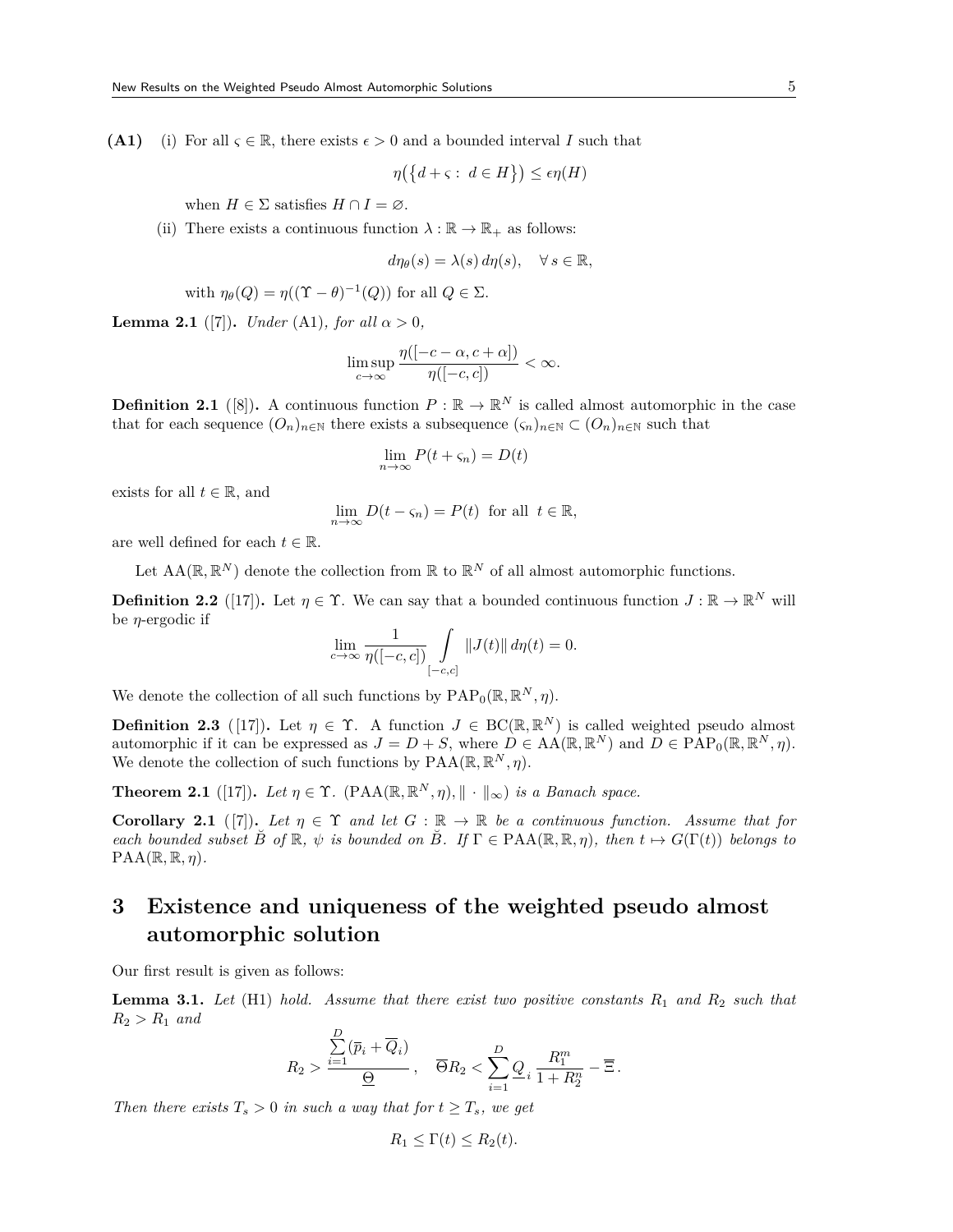*Proof.* Firstly, let us demonstrate that for all  $t \geq T_s$  the solution of (1.1)–(1.2) satisfies  $\Gamma(t) \leq R_2$ . Let us assume that there exists a number  $t_1 \in [T_s, \infty)$  such that

$$
\Gamma(t_1) = R_2,
$$
  

$$
\Gamma(t) < R_2, T_s - K \le t < t_1.
$$

Hence

$$
0 \leq \Gamma'(t_1) \leq -\Theta(t_1)\Gamma(t_1) + \sum_{i=1}^D \left( Q_i(t_1) \frac{\Gamma^m(t_1 - e_i(t_1))}{1 + \Gamma^n(t_1 - e_i(t_1))} + p_i(t_1) \int_0^{\delta_i} k_i(u) \frac{\Gamma^m(t_1 - u)}{1 + \Gamma^n(t_1 - u)} \right) du
$$
  

$$
\leq -\Theta(t_1)R_2 + \sum_{i=1}^D \left( \overline{Q}_i \frac{\Gamma^m(t_1 - e_i(t_1))}{1 + \Gamma^n(t_1 - e_i(t_1))} + \overline{p}_i \int_0^{\delta_i} k_i(u) \frac{\Gamma^m(t_1 - u)}{1 + \Gamma^n(t_1 - u)} du \right).
$$

Since  $\sup_a \frac{a^m}{1+a^n} \leq 1$  for  $m \leq n$ , we have

$$
0 \le \Gamma'(t_1) \le -\Theta(t_1)R_2 + \sum_{i=1}^{D} (\overline{Q}_i + \overline{p}_i) < 0,
$$

which is a contradiction. So  $\Gamma(t) \leq R_2$  for all  $t \geq T_s$ .

On the next step in the proof, it should be demonstrated that there exists  $T_s > 0$  in a certain way that for  $t \geq T_s$ ,  $R_2 \leq \Gamma(t)$ . In fact, suppose that there exists  $t_2 \geq T_s$  as follows:

$$
\Gamma(t_2) = R_1,
$$
  
\n
$$
\Gamma(t) > R_1, T_s - K \le t < t_2,
$$
  
\n
$$
0 \ge \Gamma'(t_2) \ge -\Theta(t_2)\Gamma(t_2) + \sum_{i=1}^{D} Q_i(t_2) \frac{\Gamma^m(t_2 - e_i(t_2))}{1 + \Gamma^n(t_2 - e_i(t_2))} - \Xi(t_2, \Gamma(t - j(t_2)))
$$
  
\n
$$
\ge -\Theta(t_2)R_2 + \sum_{i=1}^{D} \underline{Q}_i \frac{R_1^m}{1 + R_2^m} - \overline{\Xi} \ge -\overline{\Theta}R_2 + R_1^m \sum_{i=1}^{D} \frac{\underline{Q}_i}{1 + R_2^m} - \overline{\Xi} > 0,
$$

which is a contradiction. As a consequence, there exists  $T_s > 0$  such that for  $t \geq T_s$ , we have  $R_1 \leq \Gamma(t) \leq R_2.$  $\Box$ 

**Lemma 3.2.** *Every solution of*  $(1.1)$ *–* $(1.2)$  *is strictly positive and bounded for all*  $t \in [-K, \zeta(\psi))$ *, and*  $ζ(ψ) = ∞.$ 

*Proof.* From (1.1), for any  $\psi \in BC([-K, 0], \mathbb{R}_+)$ ,  $\psi(0) > 0$  and for  $t \geq 0$ , we get

$$
\Gamma(t) = \Gamma(0) e^{-\int_{0}^{t} \Theta(u) du} + \int_{0}^{t} e^{-\int_{s}^{t} \Theta(u) du} \left[ \sum_{i=1}^{D} \left( Q_{i}(s) \frac{\Gamma^{m}(s - e_{i}(s))}{1 + \Gamma^{n}(s - e_{i}(s))} + p_{i}(s) \int_{0}^{\delta_{i}} k_{i}(u) \frac{\Gamma^{m}(s - u)}{1 + \Gamma^{n}(s - u)} du \right) - \Xi(s, \Gamma(s - j(s))) \right] ds
$$
  
\n
$$
\geq \Gamma(0) e^{-\int_{0}^{t} \Theta(u) du} + \int_{0}^{t} e^{-\int_{s}^{t} \Theta(u) du} \left[ \sum_{i=1}^{D} Q_{i}(s) \frac{\Gamma^{m}(s - e_{i}(s))}{1 + \Gamma^{n}(s - e_{i}(s))} - \Xi(s, \Gamma(s - j(s))) \right] ds
$$
  
\n
$$
\geq \Gamma(0) e^{-\int_{0}^{t} \Theta(u) du} + \int_{0}^{t} e^{-\int_{s}^{t} \Theta(u) du} \left[ \sum_{i=1}^{D} Q_{i} \frac{R_{1}^{m}}{1 + R_{2}^{n}} - \overline{\Xi} \right] ds
$$
  
\n
$$
\geq \Gamma(0) e^{-\int_{0}^{t} \Theta(u) du} + \int_{0}^{t} e^{-\int_{s}^{t} \Theta(u) du} \overline{\Theta} ds R_{1} > 0.
$$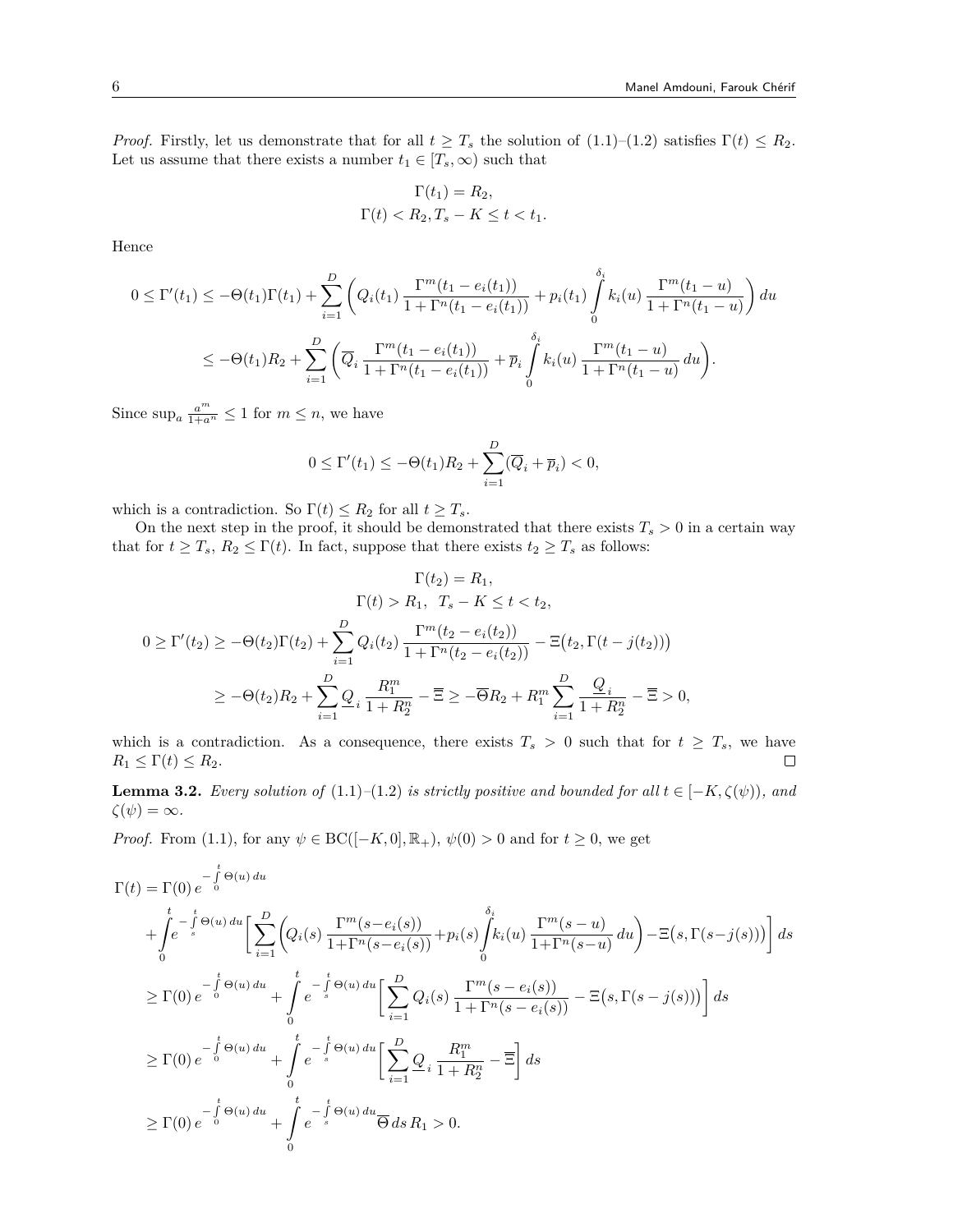Then  $\Gamma(t) > 0$  for all  $t \in [-K, \zeta(\psi)).$ 

Now, we have to prove that every solution of equation (1.1) is bounded. In all other respects, there will exist an unbounded solution  $\Gamma(t)$  of (1.1) satisfying

$$
\Gamma'(t) \le -\underline{\Theta} \Gamma(t) + \sum_{i=1}^{D} (\overline{Q}_i + \overline{p}_i) \le 0.
$$
\n(3.1)

In addition, there exits  $0 < t_a < t_b$  such that

$$
\Gamma(t_a) < \Gamma(t_b)
$$
 and  $-\underline{\Theta} \Gamma(t_b) + \sum_{i=1}^D (\overline{Q}_i + \overline{p}_i) \leq 0.$ 

By (3.1), we get that  $\Gamma'(t_b) < 0$ . Let  $\Gamma(t_c) = \max_{t_a \le t \le t_b} \Gamma(t)$ . It can be easily seen that  $t_c \ne t_a$  and  $t_c \neq t_b$ . Therefore,  $\Gamma'(t_c) = 0$  and from (3.1) we get

$$
\Gamma'(t_c) \le -\underline{\Theta}\,\Gamma(t_c) + \sum_{i=1}^D (\overline{Q}_i + \overline{p}_i) \le -\underline{\Theta}\,\Gamma(t_b) + \sum_{i=1}^D (\overline{Q}_i + \overline{p}_i) < 0.
$$

Consequently,  $\Gamma(t)$  is bounded.

**Lemma 3.3.** *Let*  $\eta \in \Upsilon$  *and*  $\Gamma \in \text{PAA}(\mathbb{R}, \mathbb{R}_+, \eta)$ *. Since*  $\Gamma(t)$  *is bounded, we have*  $\frac{1}{\Gamma} \in \text{PAA}(\mathbb{R}, \mathbb{R}_+, \eta)$ *.* 

*Proof.* Since  $\Gamma$  is bounded, there are  $R_1, R_2 > 0$  such that  $0 < R_1 \leq |\Gamma(t)| \leq R_2$ . The function  $F(z) = \frac{1}{z}$  is bounded in  $R_1 \leq |z(t)| \leq R_2$ , and according to Corollary 2.1,  $\frac{1}{\Gamma} \in \text{PAA}(\mathbb{R}, \mathbb{R}, \eta)$ . □

**Lemma 3.4.** *Let*  $\eta \in \Upsilon$  *and*  $\Gamma \in \text{PAA}(\mathbb{R}, \mathbb{R}, \eta)$ *. Under* (H2)*, for all*  $1 \leq i \leq D$ *, the function* 

$$
\breve{A}_i: t \longmapsto \int\limits_0^{\delta_i} k_i(s) \, \frac{\Gamma^m(t-s)}{1+\Gamma^n(t-s)} \, ds
$$

*belongs to*  $\text{PAA}(\mathbb{R}, \mathbb{R}, \eta)$ *.* 

*Proof.* Since  $\Gamma(\cdot)$  is a weighted pseudo almost automorphic function and  $\Gamma(\cdot)$  is bounded, the function  $t \mapsto \Gamma^{m}(t)$  is bounded, too. By Corollary 2.1, the function  $t \mapsto \Gamma^{m}(t)$  is weighted pseudo almost automorphic. In addition, by Lemma 3.3, the function  $J(t-s) = \frac{\Gamma^m(t-s)}{1+\Gamma^n(t-s)} \in \text{PAA}(\mathbb{R}, \mathbb{R}, \eta)$ , then *J* is expressed as follows:

$$
J = J_1 + J_2,
$$

with  $J_1(\cdot) \in AA(\mathbb{R}, \mathbb{R})$  and  $J_2(\cdot) \in \text{PAP}_0(\mathbb{R}, \mathbb{R}, \eta)$ . The function  $\check{A}_i$  is written as

$$
\breve{A}_i(t) = \int_0^{\delta_i} k_i(s) J_1(t-s) \, ds + \int_0^{\delta_i} k_i(s) J_2(t-s) \, ds = \breve{A}_i^1(t) + \breve{A}_i^2(t)
$$

with

$$
\breve{A}_i^1(t) = \int_0^{\delta_i} k_i(s) J_1(t-s) \, ds, \quad \breve{A}_i^2(t) = \int_0^{\delta_i} k_i(s) J_2(t-s) \, ds.
$$

Now, it should be proven that  $\check{A}_i^1(\cdot) \in AA(\mathbb{R}, \mathbb{R})$ . Since  $J_1(\cdot)$  is almost automorphic, we can extract a subsequence of real numbers  $(\varsigma_n) \subset (O'_n)$  as follows:

$$
\lim_{n \to \infty} J_1(t + \varsigma_n - s) = v_1(t - s), \quad \lim_{n \to \infty} v_1(t - \varsigma_n - s) = J_1(t - s)
$$

 $\Box$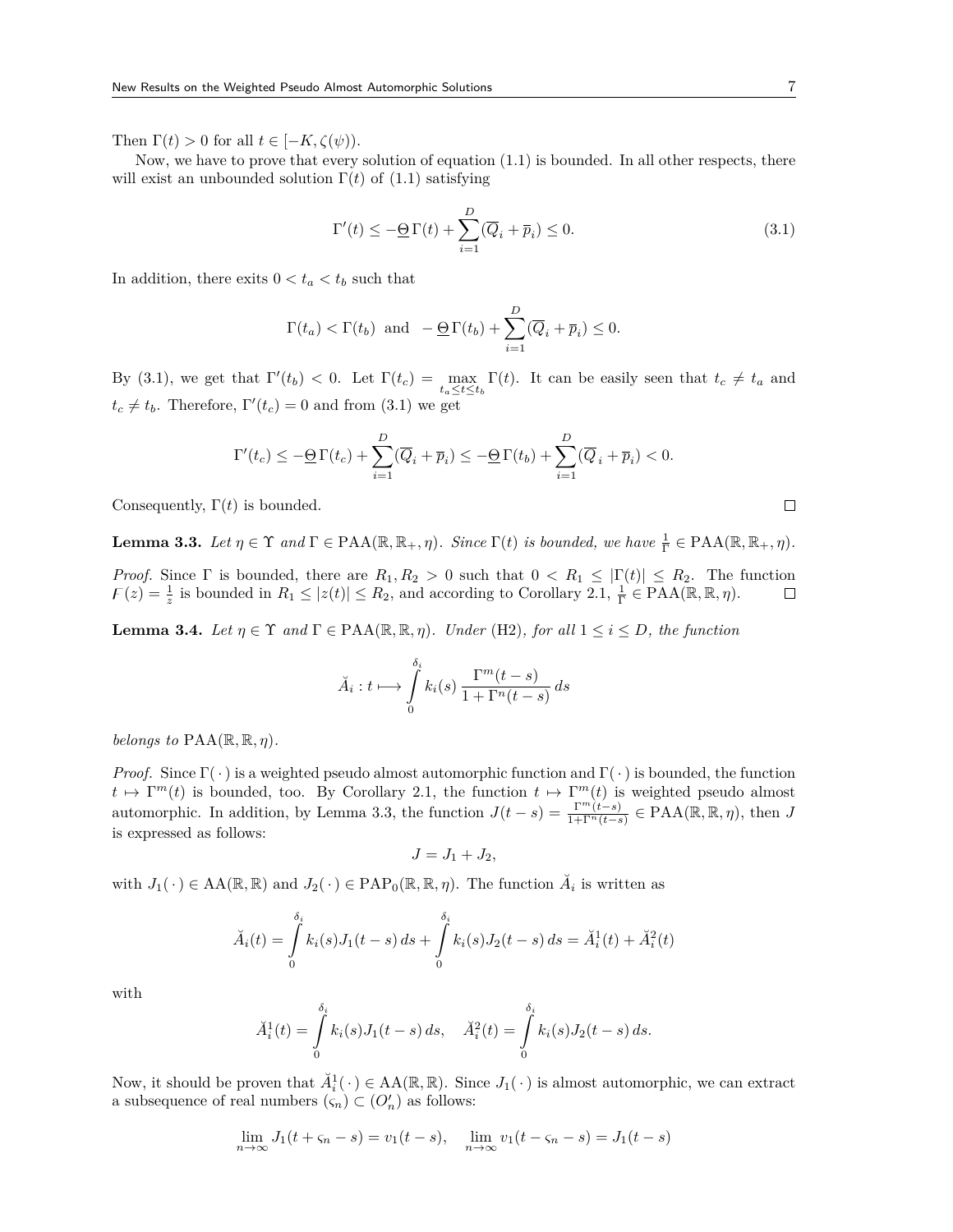for all  $s \in [0, \delta_i]$  and  $t \in \mathbb{R}$ . Note that

$$
G_i(t) = \int_0^{\delta_i} k_i(s)v^1(t-s) ds,
$$
  
\n
$$
|\breve{A}_i^1(t + \varsigma_n) - G_i(t)| = \left| \int_0^{\delta_i} k_i(s)J_1(t + \varsigma_n - s) ds - \int_0^{\delta_i} k_i(s)v_1(t - s) ds \right|
$$
  
\n
$$
= \left| \int_0^{\delta_i} k_i(s) [J_1(t + \varsigma_n - s) - v_1(t - s)] ds \right|
$$
  
\n
$$
\leq \int_0^{\delta_i} k_i(s) |J_1(t + \varsigma_n - s) - v_1(t - s)| ds.
$$

Using Lebesgue's dominated convergence theorem, we have

$$
\lim_{n \to \infty} \breve{A}_i^1(t + \varsigma_n) = G_i(t).
$$

For all  $t \in \mathbb{R}$ , the above-mentioned approach shows that

$$
\lim_{n \to \infty} \tilde{G}_i(t - \varsigma_n) = \breve{A}_i^1(t),
$$

thus demonstrating that  $\check{A}_i^1(\cdot) \in \text{AA}(\mathbb{R}, \mathbb{R})$ .

On the following step of this proof, it should be proven that  $\check{A}_i^2(\cdot) \in \text{PAP}_0(\mathbb{R}, \mathbb{R}, \eta)$ .

$$
\lim_{C \to \infty} \frac{1}{\eta([-C, C])} \int_{-C}^{C} |\breve{A}_{i}^{2}(t)| d\eta(t) \leq \lim_{C \to \infty} \frac{1}{\eta([-C, C])} \int_{-C}^{C} \int_{0}^{\delta_{i}} k_{i}(s) J_{2}(t - s) ds d\eta(t)
$$
\n
$$
\leq \lim_{C \to \infty} \frac{1}{\eta([-C, C])} \int_{0}^{\delta_{i}} k_{i}(s) \left(\int_{-C}^{C} J_{2}(t - s) d\eta(t)\right) ds
$$
\n
$$
\leq \int_{0}^{\delta_{i}} k_{i}(s) \left(\lim_{C \to \infty} \frac{1}{\eta([-C, C])} \int_{-C}^{C} J_{2}(t - s) d\eta(t)\right) ds.
$$

Since  $J_2(\cdot) \in \text{PAP}_0(\mathbb{R}, \mathbb{R}, \eta)$  and  $\text{PAP}_0(\mathbb{R}, \mathbb{R}, \eta)$  is invariant by translation, we have

$$
\lim_{C \to \infty} \frac{1}{\eta([-C, C])} \int_{-C}^{C} J_2(t - s) d\eta(t) = 0.
$$

Consequently,

$$
\lim_{C \to \infty} \frac{1}{\eta([-C, C])} \int_{-C}^{C} |\breve{A}_i^2(t)| d\eta(t) = 0.
$$

**Lemma 3.5.** *Let*  $\eta \in \Upsilon$ *. By Assumption* (A1)-(ii)*, if*  $\Gamma(\cdot) \in \text{PAA}(\mathbb{R}, \mathbb{R}_+, \eta)$  *and*  $e(\cdot) \in \text{AA}(\mathbb{R}, \mathbb{R}_+),$  $then \Gamma(\cdot - e(\cdot)) \in \text{PAA}(\mathbb{R}, \mathbb{R}_+, \eta).$ 

*Proof.*  $\Gamma(\cdot) \in \text{PAA}(\mathbb{R}, \mathbb{R}_+, \eta)$ , through the use of the composition theorem,  $\Gamma(\cdot)$  is expressed by  $\Gamma = \Gamma_1 + \Gamma_2$ , with  $\Gamma_1(\cdot) \in AA(\mathbb{R}, \mathbb{R}_+)$  and  $\Gamma_2(\cdot) \in PAP_0(\mathbb{R}, \mathbb{R}_+, \eta)$ :

$$
\Gamma(t - e(t)) = \Gamma_1(t - e(t)) + \Gamma(t - e(t)) - \Gamma_1(t - e(t)).
$$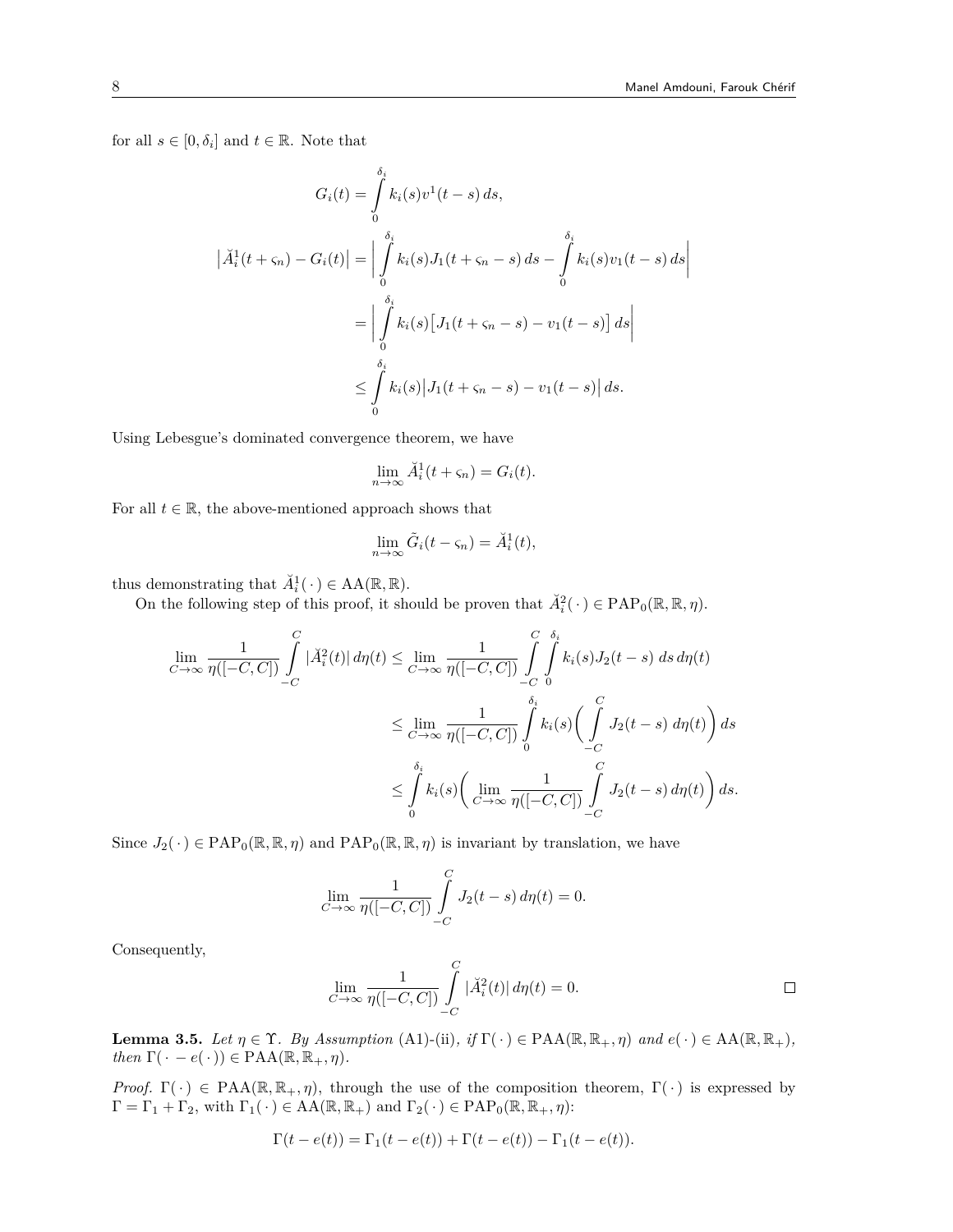After that, it shall be proven that  $\Gamma_1(\cdot - e(\cdot)) \in AA(\mathbb{R}, \mathbb{R}_+)$ .  $\Gamma_1 \in BC(\mathbb{R}, \mathbb{R}_+)$ , so  $\Gamma_1$  is uniformly continuous in each compact  $\mathfrak{S} \subset BC(\mathbb{R}, \mathbb{R}_+)$ , that is, for all  $\varepsilon > 0$ , there exists  $\iota > 0$  such that for all  $s_1, s_2 \in \mathfrak{S}$ , one has

$$
||s_1 - s_2|| < \iota \Longrightarrow ||\Gamma(s_1) - \Gamma(s_2)|| < \varepsilon.
$$

 $\Gamma_1(\cdot - a), e(\cdot) \in AA(\mathbb{R}, \mathbb{R}_+),$  then we have a subsequence  $(\varsigma_n) \subset (\zeta_n)$  such that

$$
\lim_{n \to \infty} \Gamma_1(t + \varsigma_n - a) = R(t - a), \quad \lim_{n \to \infty} e(t + \varsigma_n) = \omega(t)
$$

and

$$
\lim_{n \to \infty} R(t - \varsigma_n - a) = \Gamma_1(t - a), \lim_{n \to \infty} \omega(t - \varsigma_n) = e(t).
$$

On the other hand,

$$
\begin{aligned} \left| \Gamma(t+\varsigma_n - e(t+\varsigma_n)) - R(t-\omega(t)) \right| \\ &\leq \left| \Gamma(t+\varsigma_n - e(t+\varsigma_n)) - \Gamma(t+\varsigma_n - \omega(t)) \right| + \left| \Gamma(t+\varsigma_n - \omega(t)) - R(t-\omega(t)) \right| . \end{aligned}
$$

Consequently,  $\Gamma_1(\cdot - e(\cdot))$  is almost automorphic.

It is shown that  $\Gamma(\cdot - e(\cdot)) - \Gamma_1(\cdot - e(\cdot)) \in \text{PAP}_0(\mathbb{R}, \mathbb{R}_+, \eta)$ ,

$$
\lim_{C \to \infty} \frac{1}{\eta([-C, C])} \int_{-C}^{C} \left| \Gamma(t - e(t)) - \Gamma_1(t - e(t)) \right| d\eta(t)
$$
\n
$$
= \lim_{C \to \infty} \frac{1}{\eta([-C, C])} \int_{-C}^{C} \left| \Gamma_2(t - e(t)) \right| d\eta(t) \leq \lim_{C \to \infty} \frac{1}{\eta([-C, C])} \int_{- (C + \overline{e})}^{C + \overline{e}} \left| \Gamma_2(t) \right| d\eta(t + e(t))
$$
\n
$$
\leq \lim_{C \to \infty} \frac{\eta([-C - \overline{e}, C + \overline{e}])}{\eta([-C, C])} \frac{1}{\eta([-C - \overline{e}, C + \overline{e}])} \int_{- (C + \overline{e})}^{C + \overline{e}} \left| \Gamma_2(t) \right| \lambda(t) d\eta(t)
$$
\n
$$
\leq \lim_{C \to \infty} \frac{\eta([-C - \overline{e}, C + \overline{e}])}{\eta([-C, C])} \sup_{\xi \in [-(C + \overline{e}), C + \overline{e}]} \lambda(\xi) \frac{1}{\eta([-C - \overline{e}, C + \overline{e}])} \int_{- (C + \overline{e})}^{C + \overline{e}} \left| \Gamma_2(t) \right| d\eta(t).
$$

Thus  $\Gamma(\cdot - e(\cdot)) - \Gamma_1(\cdot - e(\cdot)) \in \text{PAP}_0(\mathbb{R}, \mathbb{R}_+, \eta)$ . So,  $\Gamma(\cdot - e(\cdot)) \in \text{PAA}(\mathbb{R}, \mathbb{R}_+, \eta)$ .

**Lemma 3.6.** *Let*  $\eta \in \Upsilon$ *. By assumption* (H3)*, the function*  $t \mapsto \Xi(t, \Gamma(t - j(t)))$  *is weighted pseudo almost automorphic.*

*Proof.*  $\Gamma(\cdot) \in \text{PAA}(\mathbb{R}, \mathbb{R}_+, \eta)$ , using the composition theorem,  $\Gamma(\cdot)$  is written as  $\Gamma = \Gamma_1 + \Gamma_2$  with  $\Gamma_1(\cdot) \in AA(\mathbb{R}, \mathbb{R}_+)$  and  $\Gamma_2(\cdot) \in PAP_0(\mathbb{R}, \mathbb{R}_+, \eta)$ . Therefore, the function  $\Xi(\cdot, \cdot)$  is expressed by

$$
\Xi(t,\Gamma(t-j(t))) = \Xi\big(t,\Gamma_1(t-j(t))\big) + \Xi\big(t,\Gamma(t-j(t))\big) - \Xi\big(t,\Gamma_1(t-j(t))\big).
$$

It should be proven now that the function  $t \mapsto \Xi(t, \Gamma_1(t - j(t)))$  is almost automorphic.  $\Gamma_1(\cdot) \in$  $AA(\mathbb{R}, \mathbb{R}_+)$  and  $\Xi(\cdot, \Gamma) \in AA(\mathbb{R} \times \mathbb{R}_+, \mathbb{R}_+)$ , so, for each sequence  $(O_n)$ , we have a subsequence  $(\varsigma_n) \subset (O_n)$  such that

$$
\lim_{n \to \infty} \Gamma_1(\varsigma_n + t) = F(t), \quad \lim_{n \to \infty} \Xi(t + \varsigma_n, u) = N(t, u),
$$
  

$$
\lim_{n \to \infty} F(t - \varsigma_n) = \Gamma_1(t), \quad \lim_{n \to \infty} N(t - \varsigma_n, u) = \Xi(t, u).
$$

Therefore,

$$
\begin{aligned} \left| \Xi(t+\varsigma_n, \Gamma_1(t+\varsigma_n)) - N(t, F(t)) \right| \\ &\leq \left| \Xi(t+\varsigma_n, \Gamma_1(t+\varsigma_n)) - \Xi(t+\varsigma_n, F(t)) \right| + \left| \Xi(t+\varsigma_n, F(t)) - N(t, F(t)) \right| \\ &\leq L |\Gamma_1(t+\varsigma_n) - F(t)| + \left| \Xi(t+\varsigma_n, F(t)) - N(t, F(t)) \right|. \end{aligned}
$$

 $\Box$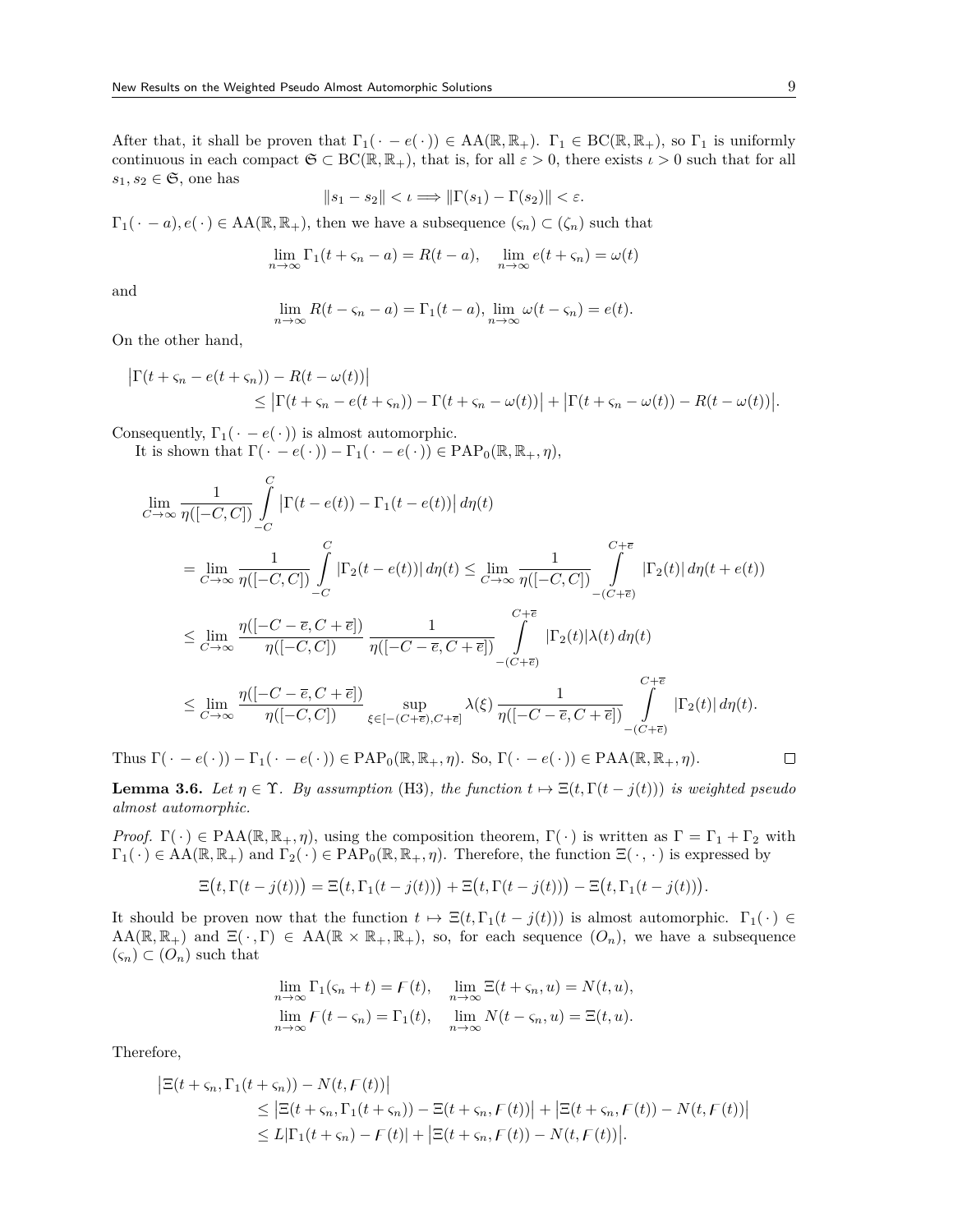Since

$$
\lim_{n \to \infty} \Xi(t + \varsigma_n, F(t)) = N(t, F(t)),
$$

we obtain

$$
\lim_{n \to \infty} \Xi(t + \varsigma_n, \Gamma_1(t + \varsigma_n)) = N(t, F(t)).
$$

Similarly, we give

$$
\lim_{n \to \infty} N(t - \varsigma_n, F(t - \varsigma_n)) = \Xi(t, \Gamma_1(t)).
$$

Accordingly, the function  $t \mapsto \Xi(t, \Gamma_1(t - j(t)))$  is almost automorphic. Next, we shall prove that  $\Xi(\cdot, \Gamma(\cdot - j(\cdot))) - \Xi(\cdot, \Gamma_1(\cdot - j(\cdot)))$  is  $\eta$ -ergodic,

$$
\lim_{C \to \infty} \frac{1}{\eta([-C, C])} \int_{-C}^{C} \left| \Xi(t, \Gamma(t - j(t))) - \Xi(t, \Gamma_1(t - j(t))) \right| d\eta(t)
$$
\n
$$
\leq \lim_{C \to \infty} \frac{L}{\eta([-C, C])} \int_{-C}^{C} \left| \Gamma(t - j(t)) - \Gamma_1(t - j(t)) \right| d\eta(t)
$$
\n
$$
\leq \lim_{C \to \infty} \frac{L}{\eta([-C, C])} \int_{-C}^{C + \overline{j}} \left| \Gamma_2(t) \right| d\eta(t + j(t))
$$
\n
$$
\leq \lim_{C \to \infty} \frac{\eta([-C - \overline{j}, C + \overline{j}])}{\eta([-C, C])} \int_{-C + \overline{j}}^{C + \overline{j}} \left| \Gamma_2(t) \right| \lambda(t) d\eta(t)
$$
\n
$$
\leq \lim_{C \to \infty} \sup_{\xi \in [-C + \overline{j}), C + \overline{j}} \lambda(\xi) \frac{\eta([-C - \overline{j}, C + \overline{j}])}{\eta([-C, C])} \int_{\eta([-C - \overline{j}, C + \overline{j}])}^{C + \overline{j}} \frac{L}{\eta([-C - \overline{j}, C + \overline{j}])} \int_{-C + \overline{j}}^{C + \overline{j}} \left| \Gamma_2(t) \right| d\eta(t).
$$

Thus  $t \mapsto \Xi(t, \Gamma(t-j(t))) - \Xi(t, \Gamma_1(t-j(t)))$  is *n*-ergodic. Consequently,  $\Xi(t, \Gamma(\cdot - j(\cdot))) \in \text{PAA}(\mathbb{R}, \mathbb{R}_+, n)$ .  $\text{PAA}(\mathbb{R}, \mathbb{R}_+, \eta).$ 

**Theorem 3.1.** *Consider*  $\eta \in \Upsilon$ *. Under assumption* (H1)–(H3)*, the operator*  $\Pi$  *defined as* 

$$
\begin{aligned} (\Pi \Gamma)(t) &= \int\limits_{-\infty}^t e^{-\int\limits_s^t \Theta(u) \, du} \\ & \times \left[ \sum\limits_{i=1}^D \left( Q_i(s) \, \frac{\Gamma^m(s - e_i(s))}{1 + \Gamma^n(s - e_i(s))} + p_i(s) \int\limits_0^{\delta_i} k_i(u) \, \frac{\Gamma^m(u+s)}{1 + \Gamma^n(u+s)} \, du \right) - \Xi\big(s, \Gamma(s - j(s))\big) \right] ds \end{aligned}
$$

*is a mapping in*  $\text{PAA}(\mathbb{R}, \mathbb{R}, \eta)$  *into itself.* 

*Proof.* As regards Lemmas 3.4, 3.5, besides the use of Lemma 3.6, the function

$$
\Lambda: s \longmapsto \sum_{i=1}^{D} \left(Q_i(s) \frac{\Gamma^m(s - e_i(s))}{1 + \Gamma^n(s - e_i(s))} + p_i(s) \int_0^{\delta_i} k_i(u) \frac{\Gamma^m(s - u)}{1 + \Gamma^n(s - u)} du\right) - \Xi(s, \Gamma(s - j(s)))
$$

is weighted pseudo almost automorphic. Consequently,  $\Lambda$  is written as

$$
\Lambda(s) = \Lambda_1(s) + \Lambda_2(s),
$$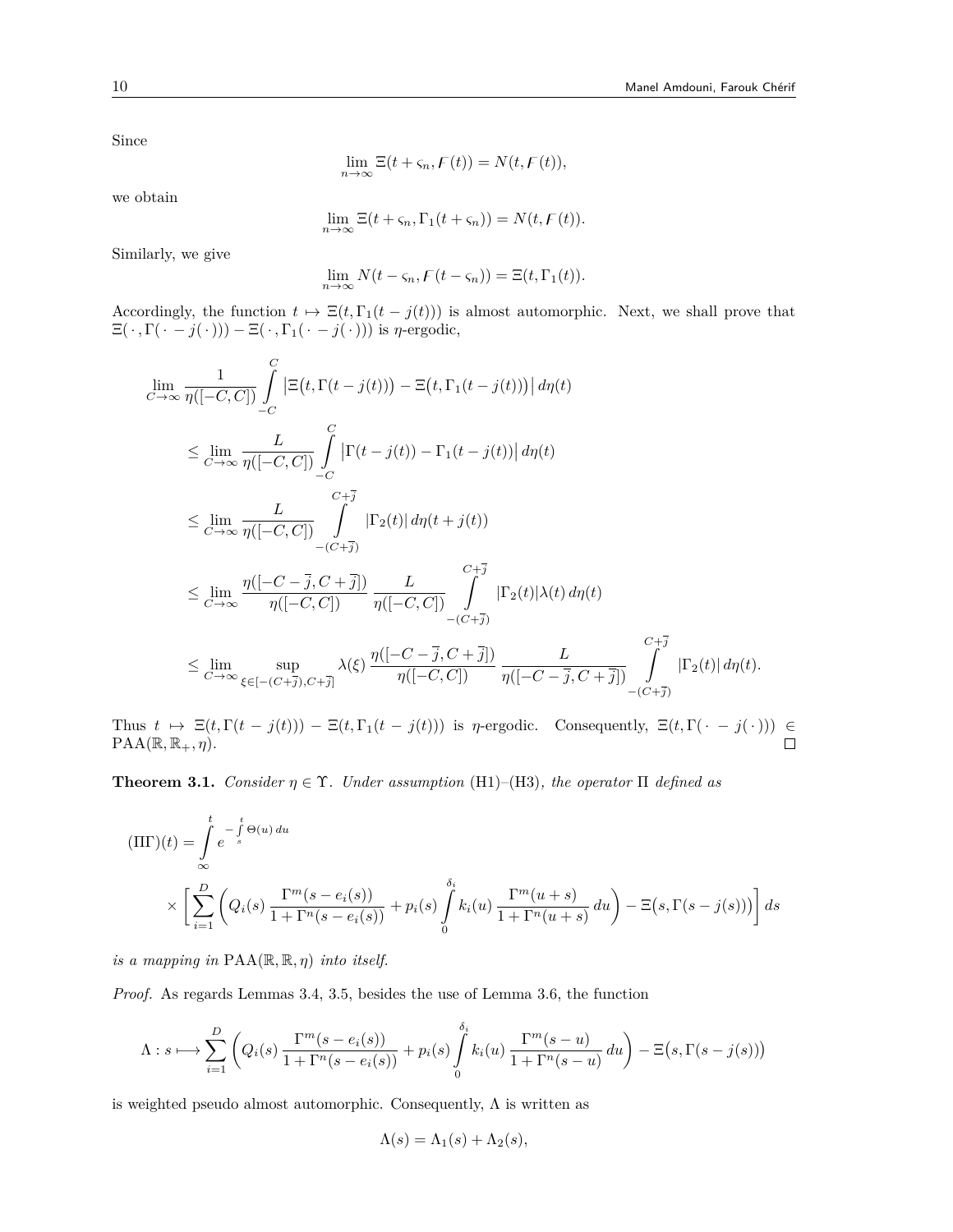where  $\Lambda_1(\cdot) \in AA(\mathbb{R}, \mathbb{R})$  and  $\Lambda_2(\cdot) \in PAP_0(\mathbb{R}, \mathbb{R}, \eta)$ . Then

$$
(\Pi\Gamma)(t) = \int_{\infty}^{t} e^{-\int_{s}^{t} \Theta(u) du} \Lambda_1(s) ds + \int_{\infty}^{t} e^{-\int_{s}^{t} \Theta(u) du} \Lambda_2(s) ds = (\Pi\Lambda_1)(t) + (\Pi\Lambda_2)(t).
$$

Now, it should be proven that  $(\Pi \Lambda_1)(\cdot) \in AA(\mathbb{R}, \mathbb{R})$ . Since  $\Theta(\cdot), \Lambda_1(\cdot)$  are almost automorphic, so for every sequence of real numbers  $(O_n)$ , we can extract a subsequence  $(\zeta_n)$  such that

$$
\lim_{n \to \infty} \Lambda_1(t + \varsigma_n) = v_1(t), \quad \lim_{n \to \infty} v_1(t - \varsigma_n) = \Lambda_1(t),
$$
  

$$
\lim_{n \to \infty} \Theta(t + \varsigma_n) = \iota(t), \quad \lim_{n \to \infty} \iota(t - \varsigma_n) = \Theta(t)
$$

for all  $t \in \mathbb{R}$ . Let us consider

$$
(\breve{B}v_{1})(t) = \int_{\infty}^{t} e^{-\int_{s}^{t} \iota(u) du} v_{1}(s) ds,
$$
  
\n
$$
|(\Pi \Lambda_{1})(t + \varsigma_{n}) - (\breve{B}v_{1})(t)| = \Big| \int_{\infty}^{t + \varsigma_{n}} e^{-\int_{s}^{t + s_{n}} \Theta(u) du} \Lambda_{1}(s) ds - \int_{\infty}^{t} e^{-\int_{s}^{t} \iota(u) du} v_{1}(s) ds \Big|
$$
  
\n
$$
= \Big| \int_{\infty}^{t} e^{-\int_{s + \varsigma_{n}}^{t + \varsigma_{n}} \Theta(u) du} \Lambda_{1}(s + \varsigma_{n}) ds - \int_{\infty}^{t} e^{-\int_{s}^{t} \iota(u) du} v_{1}(s) ds \Big|
$$
  
\n
$$
\leq \int_{\infty}^{t} e^{-(t - s) \Theta} |\Lambda_{1}(s + \varsigma_{n}) - v_{1}(s)| ds
$$
  
\n
$$
+ \|v_{1}\|_{\infty} \int_{\infty}^{t} \Big| e^{-\int_{s}^{t} \Theta(u + \varsigma_{n})} - e^{-\int_{s}^{t} \iota(u) du} \Big| ds.
$$

Consequently, one can find  $\theta \in ]0,1[$  satisfying

$$
\begin{split}\n\left| (\Pi \Lambda_1)(t+s_n) - (\breve{B}v_1)(t) \right| \\
&\leq \int_{0}^{t} e^{-(t-s)\underline{\Theta}} |\Lambda_1(s+\varsigma_n) - v_1(s)| ds \\
&+ \|v_1\|_{\infty} \int_{-\infty}^{t} e^{-\int_{s}^{t} \Theta(u+\varsigma_n) du + \theta \int_{s}^{t} [\Theta(u+\varsigma_n) - \iota(u)] du} \Big| \int_{s}^{t} \Theta(u+\varsigma_n) - \iota(u) du \Big| ds \\
&\leq \int_{-\infty}^{t} e^{-(t-s)\underline{\Theta}} |\Lambda_1(s+\varsigma_n) - v_1(s)| ds + \| \varsigma_1 \|_{\infty} \int_{-\infty}^{t} \Big| \int_{s}^{t} \Theta(u+\varsigma_n) - \iota(u) du \Big| e^{-(t-s)\underline{\Theta}} ds.\n\end{split}
$$

By Lebesgue's dominated convergence theorem, we immediately obtain that for all  $t \in \mathbb{R}$ ,

$$
\lim_{n \to \infty} (\Pi \Lambda_1)(t + s_n) = (\check{B}v_1)(t).
$$

Similarly, for all  $t \in \mathbb{R}$ ,

$$
\lim_{n \to \infty} (\breve{B}v_1)(t - s_n) = (\Pi \Lambda_1)(t).
$$

which implies that  $(\Pi \Lambda_1)(\cdot) \in AA(\mathbb{R}, \mathbb{R}_+)$ . Now, it is necessary to demonstrate that  $(\Pi \Lambda_2)(\cdot) \in$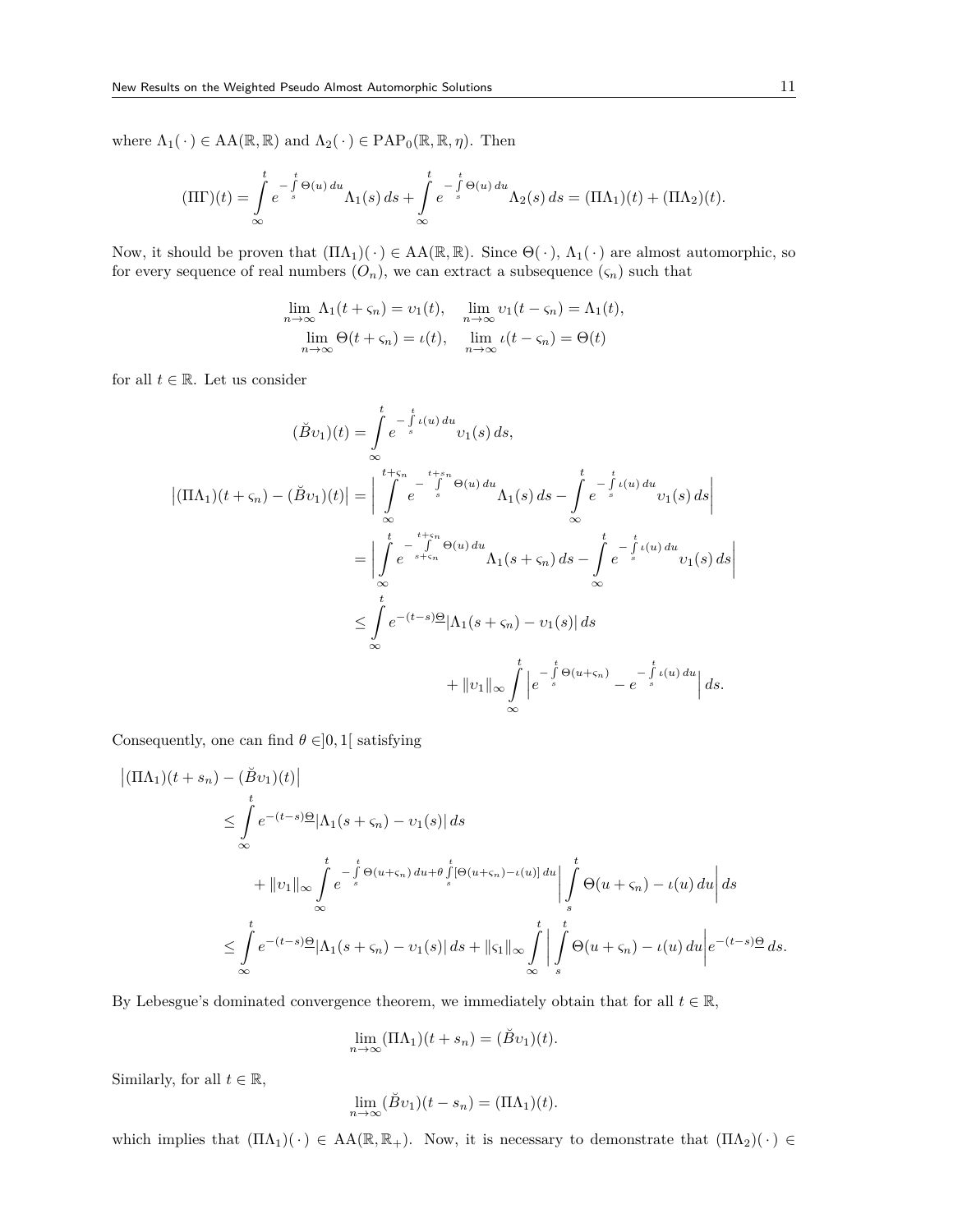$\Box$ 

 $PAP_0(\mathbb{R}, \mathbb{R}_+, \eta)$ . We have

$$
\lim_{C \to \infty} \frac{1}{\eta([-C, C])} \int_{-C}^{C} \left| \int_{-\infty}^{t} e^{-\int_{s}^{t} \Theta(u) du} \Lambda_{2}(s) ds \right| d\eta(t)
$$
\n
$$
\leq \lim_{C \to \infty} \frac{1}{\eta([-C, C])} \int_{-C}^{C} \int_{-\infty}^{t} |\Lambda_{2}(s)| e^{-\int_{s}^{t} \Theta(u) du} ds d\eta(t)
$$
\n
$$
\leq \lim_{C \to \infty} \frac{1}{\eta([-C, C])} \int_{-C}^{C} \int_{-\infty}^{t} e^{-(t-s) \Theta} |\Lambda_{2}(s)| ds d\eta(t)
$$
\n
$$
\leq \lim_{C \to \infty} \frac{1}{\eta([-C, C])} \int_{-C}^{C} \int_{0}^{\infty} e^{-s \Theta} |\Lambda_{2}(t - s)| ds d\eta(t)
$$
\n
$$
\leq \lim_{C \to \infty} \int_{0}^{\infty} e^{-s \Theta} \left( \frac{1}{\eta([-C, C])} \int_{-C}^{C} |\Lambda_{2}(t - s)| d\eta(t) \right) ds.
$$

Utilizing Lebesgue's dominated convergence theorem as well as hypothesis (A1), we get

$$
\lim_{C \to \infty} \int_{0}^{\infty} e^{-s\Theta} \left( \frac{1}{\eta([-C, C])} \int_{-C}^{C} |\Lambda_2(t - s)| d\eta(t) \right) ds
$$
  
= 
$$
\int_{0}^{\infty} e^{-s\Theta} \lim_{C \to \infty} \left( \frac{1}{\eta([-C, C])} \int_{-C}^{C} |\Lambda_2(t - s)| d\eta(t) \right) ds = 0.
$$

Consequently,  $(\Pi \Lambda_2)(\cdot)$  belongs to  $PAP_0(\mathbb{R}, \mathbb{R}_+, \eta)$ , which implies the result.

**Theorem 3.2.** *Let*  $\eta \in \Upsilon$ *. Under* (H1)–(H3) *and* 

(H4) 
$$
\frac{\sum_{i=1}^{D} (\overline{Q}_i + \overline{p}_i) \left[ \left( \frac{(n-m)}{4} + \frac{m}{(1+R_1^n)^2} \right) R_2^{m-1} \right] + L}{\underline{\Theta}} < 1,
$$

*equations* (1.1)*–*(1.2) *have one weighted pseudo almost automorphic solution within a convex subset*  $\mathfrak{B} = \{ f \in \text{PAA}(\mathbb{R}, \mathbb{R}, \eta), R_1 \leq \Gamma(t) \leq R_2 \}.$ 

*Proof.* Firstly, by Theorem 3.1, the operator  $\Pi$  noted as

$$
\begin{aligned} (\Pi \Gamma)(t) &= \int\limits_{-\infty}^t e^{-\int\limits_s^t \Theta(u) \, du} \\ &\times \left[ \sum\limits_{i=1}^D \left( Q_i(s) \, \frac{\Gamma^m(s - e_i(s))}{1 + \Gamma^n(s - e_i(s))} + p_i(s) \int\limits_0^{\delta_i} k_i(u) \, \frac{\Gamma^m(s - u)}{1 + \Gamma^n(s - u)} \, du \right) - \Xi(s, \Gamma(s - j(s))) \right] ds \end{aligned}
$$

is a mapping in  $\text{PAA}(\mathbb{R}, \mathbb{R}, \eta)$  into itself. Next, we have to prove that for  $\Gamma \in \mathfrak{B}, R_1 \leq (\Pi \Gamma)(t) \leq R_2$ .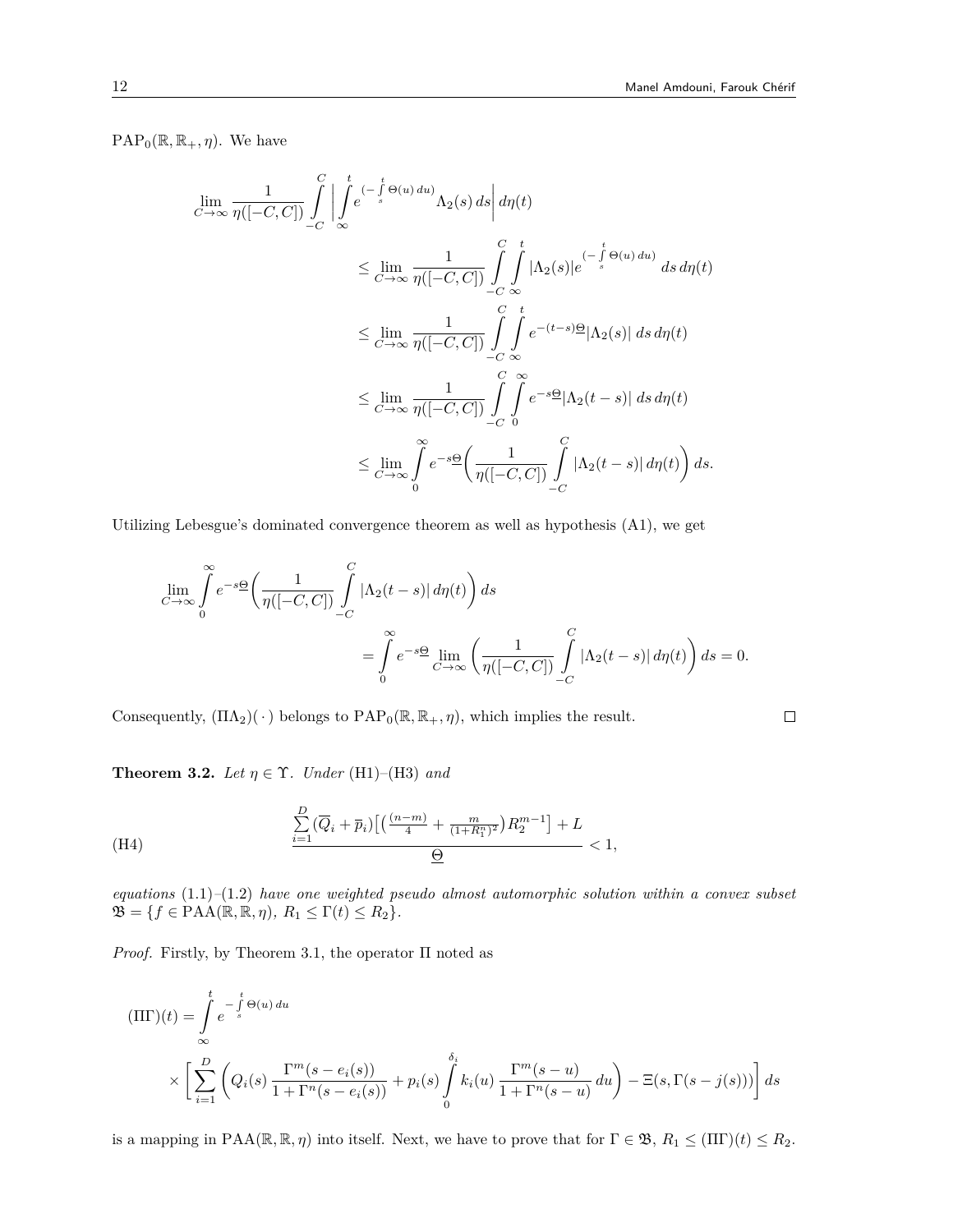For Γ *∈* B,

$$
\begin{split} (\Pi \Gamma)(t) &= \int_{0}^{t} e^{-\int_{s}^{t} \Theta(u) \, du} \\ &\times \left[ \sum_{i=1}^{D} \left( Q_{i}(s) \, \frac{\Gamma^{m}(s - e_{i}(s))}{1 + \Gamma^{n}(s - e_{i}(s))} + p_{i}(s) \int_{0}^{\delta_{i}} k_{i}(u) \, \frac{\Gamma^{m}(s - u)}{1 + \Gamma^{n}(s - u)} \, du \right) - \Xi(s, \Gamma(s - j(s))) \right] ds \\ &\geq \int_{0}^{t} e^{-(t-s)\overline{\Theta}} \left[ \sum_{i=1}^{D} \underline{Q}_{i} \, \frac{R_{1}^{m}}{1 + R_{2}^{n}} - \overline{\Xi} \right] ds \geq \int_{0}^{t} e^{-(t-s)\overline{\Theta}} R_{1} \overline{\Theta} = R_{1}. \end{split}
$$

However,

$$
\begin{aligned} (\Pi \Gamma)(t) &= \int_{\infty}^{t} e^{-\int_{s}^{t} \Theta(u) \, du} \\ &\times \left[ \sum_{i=1}^{D} \left( Q_{i}(s) \, \frac{\Gamma^{m}(s - e_{i}(s))}{1 + \Gamma^{n}(s - e_{i}(s))} + p_{i}(s) \int_{0}^{\delta_{i}} k_{i}(u) \, \frac{\Gamma^{m}(s - u)}{1 + \Gamma^{n}(s - u)} \, du \right) - \Xi(s, \Gamma(s - j(s))) \right] \, ds \\ &\leq \int_{\infty}^{t} e^{-(t-s) \underline{\Theta}} \left[ \sum_{i=1}^{D} (\overline{Q}_{i} + \overline{p}_{i}) \right] \, ds \leq R_{2}. \end{aligned}
$$

Consequently,  $\Pi$  is a mapping in  $\mathfrak B$  into itself. Now, we shall prove that  $\Pi$  is a contraction mapping. For  $A, B \in \mathfrak{B}$ ,

$$
\begin{split}\n\left| (\Pi A)(t) - (\Pi B)(t) \right| \\
&= \left| \int_{\infty}^{t} e^{-\int_{s}^{t} \Theta(u) \, du} \left[ \sum_{i=1}^{D} Q_{i}(s) \left[ \frac{A^{m}(s - e_{i}(s))}{1 + A^{n}(s - e_{i}(s))} - \frac{B^{m}(s - e_{i}(s))}{1 + B^{n}(s - e_{i}(s))} \right] \right. \\
&\left. + \sum_{i=1}^{D} p_{i}(s) \int_{0}^{\delta_{i}} k_{i}(u) \left[ \frac{A^{m}(s - u)}{1 + A^{n}(s - u)} - \frac{B^{m}(s - u)}{1 + B^{n}(s - u)} \right] du \right. \\
&\left. + \Xi(s, B(s - j(s))) - \Xi(s, A(s - j(s))) \right] ds \\
&\leq \int_{\infty}^{t} e^{-(s - t)} \frac{\Theta}{\omega} \left[ \sum_{i=1}^{D} \overline{Q}_{i} \left| \frac{A^{m}(s - e_{i}(s))}{1 + A^{n}(s - e_{i}(s))} - \frac{B^{m}(s - e_{i}(s))}{1 + B^{n}(s - e_{i}(s))} \right| \right. \\
&\left. + \sum_{i=1}^{D} \overline{p}_{i} \int_{0}^{\delta_{i}} k_{i}(u) \left| \frac{A^{m}(s - u)}{1 + A^{n}(s - u)} - \frac{B^{m}(s - u)}{1 + B^{n}(s - u)} \right| du + L |B(s - j(s)) - A(s - j(s))| \right] ds.\n\end{split}
$$

From the elementary mean value theorem of differential calculus, we have

$$
\frac{a^m}{1+a^n} - \frac{b^m}{1+b^n} = \frac{(m-n)\varrho^{m+n-1} + m\varrho^{m-1}}{(1+\varrho^n)^2} (a-b),
$$

where  $\rho$  lies between  $a$  and  $b$ . Then

$$
\left|\frac{A^m}{1+A^n}-\frac{B^m}{1+B^n}\right| \le \left[\frac{(n-m)\varrho^{m-1}}{4}+\frac{m\varrho^{m-1}}{(1+\varrho^n)^2}\right]|A-B|.
$$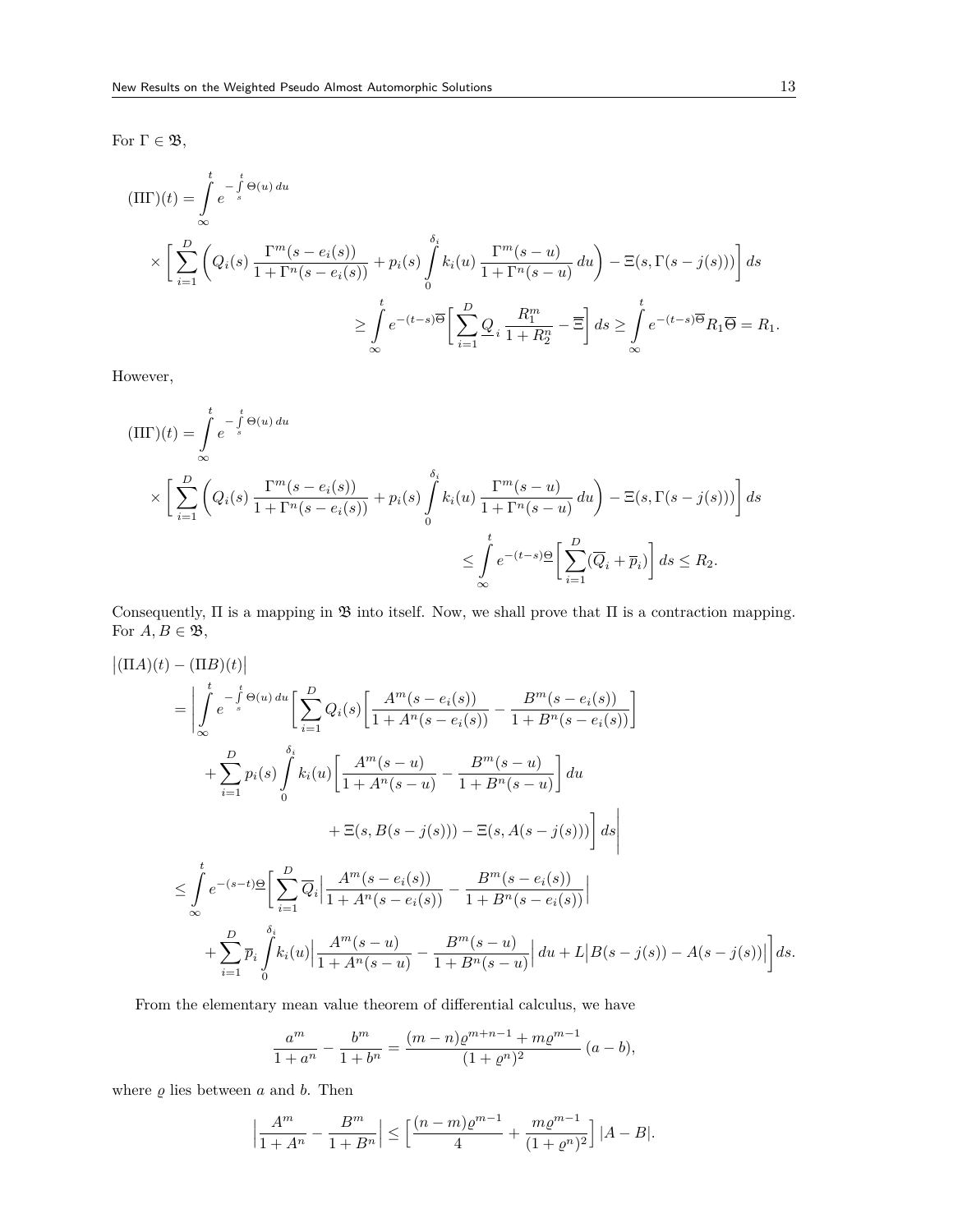Besides, we have

$$
\begin{split} \left| (\Pi A)(t) - (\Pi B)(t) \right| \\ &\leq \|A-B\|_\infty \int \limits_{-\infty}^t e^{-(s-t)\underline{\Theta}} \bigg[ \sum_{i=1}^D (\overline{Q}_i + \overline{p}_i) \Big[ \frac{(n-m)R_2^{m-1}}{4} + \frac{mR_2^{m-1}}{(1+R_1^n)^2} \Big] + L \bigg] \, ds \\ &\leq \frac{\sum\limits_{i=1}^D (\overline{Q}_i + \overline{p}_i) \big[ \big( \frac{(n-m)}{4} + \frac{m}{(1+R_1^n)^2} \big) R_2^{m-1} + L \big]}{\underline{\Theta}} \, \|A-B\|_\infty \leq \|A-B\|_\infty. \end{split}
$$

Consequently, the mapping Π has a unique positive weighted pseudo almost automorphic solution Γ *<sup>∗</sup> ∈* B via the contraction principle.  $\Box$ 

## **4 Exponential stability of the weighted pseudo almost automorphic solution**

The exponential stability of equations (1.1), (1.2) is established in this section.

**Theorem 4.1.** Let  $\eta \in \Upsilon$ . Beneath (H1)–(H4). The weighted pseudo almost automorphic solution Γ *<sup>∗</sup> of equations* (1.1)*–*(1.2) *is globally exponentially stable in the region* B*.*

*Proof.* Let  $\Sigma$  be as follows:

$$
\Sigma(t) = t - \underline{\Theta} + Le^{tK} + \Big[ \Big( \frac{(n-m)}{4} + \frac{m}{(1+R_1^n)^2} \Big) R_2^{m-1} \Big] \sum_{i=1}^D \Big( \overline{Q}_i e^{tr} + \overline{p}_i \int_0^{\delta_i} k_i(s) e^{ts} ds \Big).
$$

Clearly, the function  $t \mapsto \Sigma(t)$  is continuous on  $\mathbb{R}_+$ , and

$$
\Sigma(0) = -\underline{\Theta} + L + \Big[ \Big( \frac{(n-m)}{4} + \frac{m}{(1+R_1^n)^2} \Big) R_2^{m-1} \Big] \sum_{i=1}^N \Big( \overline{Q}_i + \overline{p}_i \int_0^{\delta_i} k_i(s) \, ds \Big).
$$

By hypothesis (H4), we get  $\Sigma(0) < 0$ . Therefore, we have one sufficiently small constant  $\varpi > 0$  as  $\Sigma(\varpi) < 0.$ 

Let  $\Gamma(t)$  be another solution of  $(1.1)$ – $(1.2)$  and  $\Lambda(t) = |\Gamma^*(t) - \Gamma(t)|e^{\varpi t}$ . For  $-K \le t \le 0$ , we have

$$
\Lambda(t) \leq \sup_{-K \leq t \leq 0} |\Gamma^*(t) - \Gamma(t)| e^{\varpi t} \leq \sup_{-K \leq t \leq 0} |\Gamma^*(t) - \Gamma(t)| = M \leq M + \zeta.
$$

In the remaining of this proof, it should be proven that  $\Lambda(t) \leq M$ , for  $t \geq 0$ . In all other respects, for  $\zeta > 0$ ,  $\{t > 0: \Lambda(t) > M + \zeta\} \neq \emptyset$ . Let  $t_s = \inf\{t > 0: \Lambda(t) > M + \zeta\}$ . Then  $\Lambda(t_s) = M + \zeta$ ,  $D^+\Lambda(t) \geq 0$  and  $\Lambda(t) \leq M + \zeta$ , for  $-K \leq t \leq t_s$ . Calculating the upper derivative of  $\Lambda(t)$ , we obtain

$$
0 \leq D^{+}\Lambda(t_{s}) = D^{+} [\vert \Gamma^{*}(t_{s}) - \Gamma(t_{s}) \vert e^{\varpi t_{s}}]
$$
  
\n
$$
= e^{\varpi t_{s}} \bigg[ \varpi \vert \Gamma^{*}(t_{s}) - \Gamma(t_{s}) \vert - \Theta(t_{s}) \vert \Gamma^{*}(t_{s}) - \Gamma(t_{s}) \vert
$$
  
\n
$$
+ \sum_{i=1}^{D} Q_{i}(t_{s}) \bigg[ \bigg( \frac{(n-m)}{4} + \frac{m}{(1+R_{1}^{n})^{2}} \bigg) R_{2}^{m-1} \bigg] \vert \Gamma^{*}(t_{s} - e_{i}(t_{s})) - \Gamma(t_{s} - e_{i}(t_{s})) \vert
$$
  
\n
$$
+ \sum_{i=1}^{D} p_{i}(t) \bigg[ \bigg( \frac{(n-m)}{4} + \frac{m}{(1+R_{1}^{n})^{2}} \bigg) R_{2}^{m-1} \bigg] \int_{0}^{\delta_{i}} k_{i}(s) \vert \Gamma^{*}(t_{0} - s) - \Gamma(t_{0} - s) \vert ds
$$
  
\n
$$
+ \bigg| \Xi(t_{s}, \Gamma^{*}(t_{s} - j(t_{s}))) - \Xi(t_{s}, \Gamma(t_{s} - j(t_{s}))) \bigg| \bigg]
$$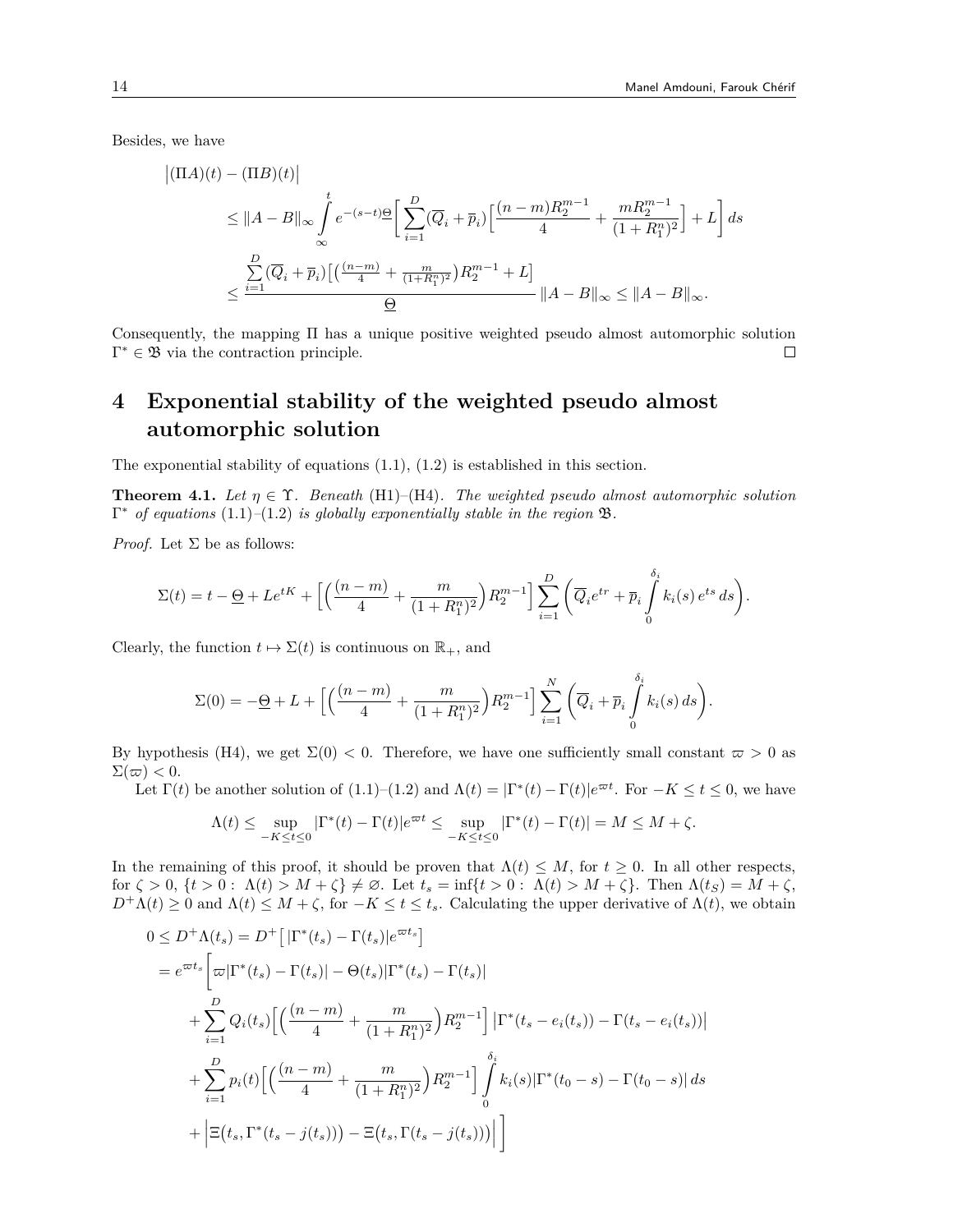$$
\leq (\pi - \underline{\Theta})\Gamma(t_s) + \sum_{i=1}^{D} \overline{Q}_i \Big[ \Big( \frac{(n-m)}{4} + \frac{m}{(1+R_1^n)^2} \Big) R_2^{m-1} \Big] \Gamma(t_s - e_i(t_s)) e^{\varpi r} \n+ \sum_{i=1}^{D} \overline{p}_i \Big[ \Big( \frac{(n-m)}{4} + \frac{m}{(1+R_1^n)^2} \Big) R_2^{m-1} \Big] \int_0^{\delta_i} k_i(s) e^{\varpi s} \Gamma(t_s - s) ds + L\Gamma(t_s - j(t_s)) e^{\varpi r} \n\leq \Big[ \varpi - \underline{\Theta} + \sum_{i=1}^{D} \overline{Q}_i \Big[ \Big( \frac{(n-m)}{4} + \frac{m}{(1+R_1^n)^2} \Big) R_2^{m-1} \Big] \n+ \sum_{i=1}^{D} \overline{p}_i \Big[ \Big( \frac{(n-m)}{4} + \frac{m}{(1+R_1^n)^2} \Big) R_2^{m-1} \Big] \int_0^{\delta_i} k_i(s) e^{\varpi s} ds + Le^{\varpi r} \Big] (M + \varepsilon) \leq 0,
$$

which is a contradiction. Thus, for every  $\varepsilon > 0$ , we have  $\Lambda(t) \leq M + \varepsilon$  for all  $t \geq 0$ , and it can be concluded that  $\Lambda(t) \leq M + \varepsilon$ , for all  $t \geq -K$ . Consequently,

$$
|\Gamma(t) - \Gamma^*(t)| \le (M + \varepsilon)e^{-\varpi t}, \quad t \ge -K,
$$

for  $\varepsilon \to 0$ , and we get

$$
|\Gamma(t) - \Gamma^*(t)| \le Me^{-\varpi t}, \ \ t \ge -K,
$$

**5 Asymptotic stability of the weighted pseudo almost atutomorphic solutions**

**Theorem 5.1.** Let  $\eta \in \Upsilon$ . Suppose that (H1)–(H4) are satisfied, and let  $\Gamma^*$  be the unique posi*tive weighted pseudo almost automorphic solution of equations* (1.1)*–*(1.2)*. Then* Γ *<sup>∗</sup> will be globally asymptotically stable in the region* B*.*

*Proof.* Let  $\Gamma$  be an arbitrary solution of equations  $(1.1)$ – $(1.2)$  in  $\mathfrak{B}$ . Consider the Lyapunov function

$$
W(t) = |\Gamma^*(t) - \Gamma(t)|.
$$

The calculation of an upper Dini derivative  $D^+W(t)$  of W leads to

$$
0 \leq D^{+}W(t) = D^{+}|\Gamma^{*}(t) - \Gamma(t)|
$$
  
\n
$$
\leq -\Theta(t)|\Gamma^{*}(t) - \Gamma(t)| + \sum_{i=1}^{D} b_{i}(t) \left| \frac{(\Gamma^{*})^{m}(s - e_{i}(s))}{1 + (\Gamma^{*})^{n}(s - e_{i}(s))} - \frac{\Gamma^{m}(s - e_{i}(s))}{1 + \Gamma^{n}(s - e_{i}(s))} \right|
$$
  
\n
$$
+ \sum_{i=1}^{D} \overline{p}_{i} \int_{i=1}^{\delta_{i}} k_{i}(u) \left| \frac{(\Gamma^{*})^{m}(u+s)}{1 + (\Gamma^{*})^{n}(u+s)} - \frac{\Gamma^{m}(u+s)}{1 + \Gamma^{n}(u+s)} \right| + \left| \Xi(t, \Gamma^{*}(t-j(t))) - \Xi(t, \Gamma(t-j(t))) \right|
$$
  
\n
$$
\leq -\Theta(t)|\Gamma^{*}(t) - \Gamma(t)| + \left( \sum_{i=1}^{D} (\overline{Q}_{i} + \overline{p}_{i}) \left[ \left( \frac{(n-m)}{4} + \frac{m}{(1 + R_{1}^{n})^{2}} \right) R_{2}^{m-1} \right] + L \right) |\Gamma^{*}(t) - \Gamma(t)|
$$
  
\n
$$
\leq -\left( \underline{\Theta} - \sum_{i=1}^{D} (\overline{Q}_{i} + \overline{p}_{i}) \left[ \left( \frac{(n-m)}{4} + \frac{m}{(1 + R_{1}^{n})^{2}} \right) R_{2}^{m-1} \right] - L \right) |\Gamma^{*}(t) - \Gamma(t)|.
$$

By hypothesis (H4),

$$
\xi = \underline{\Theta} - \sum_{i=1}^{D} (\overline{Q}_i + \overline{p}_i) \left[ \left( \frac{(n-m)}{4} + \frac{m}{(1+R_1^n)^2} \right) R_2^{m-1} \right] - L > 0.
$$

Then

$$
D^{+}W(t) \le -\xi|\Gamma^{*}(t) - \Gamma(t)| < 0.
$$
\n(5.1)

 $\Box$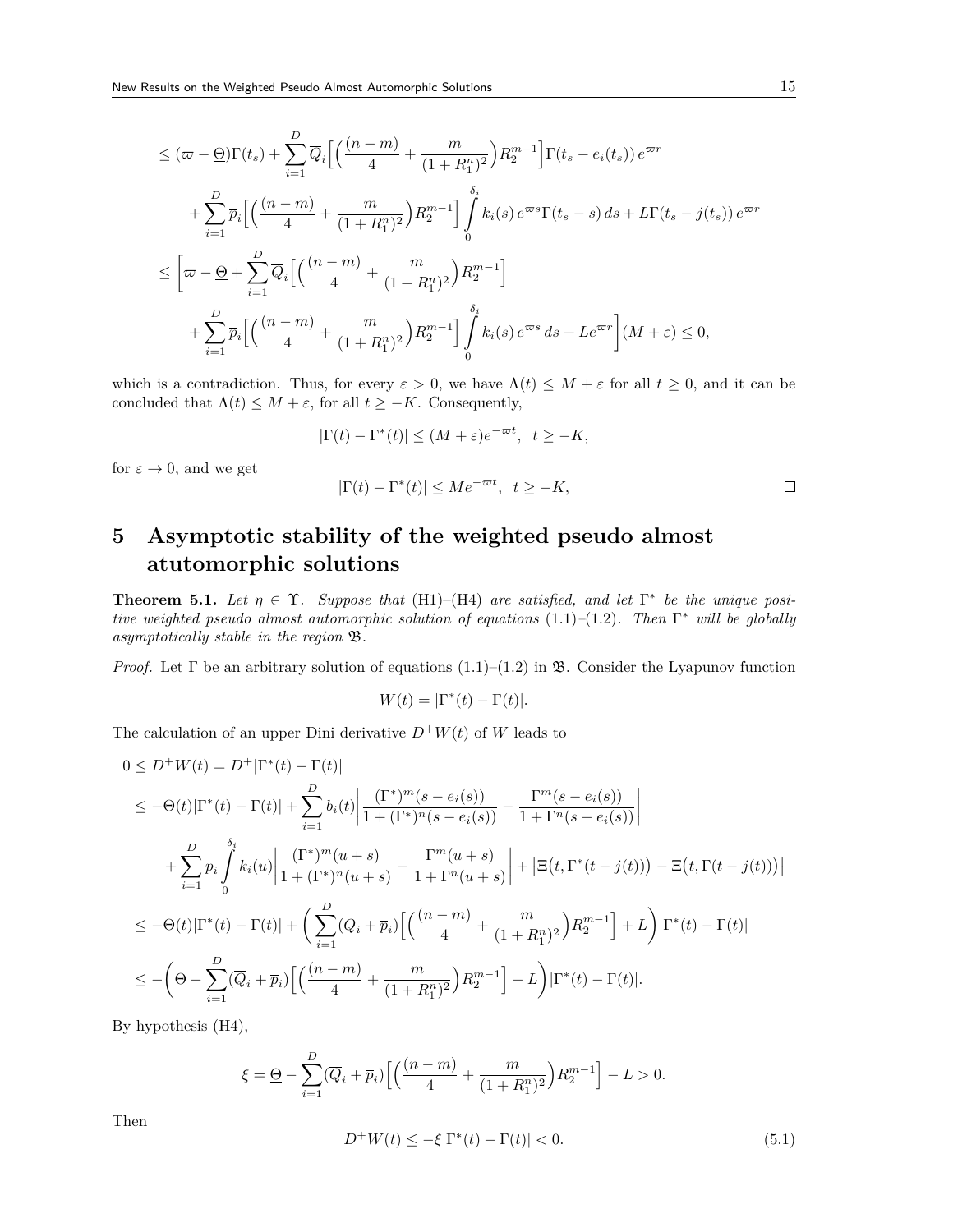Hence, equation  $(1.1)$ – $(1.2)$  is stable in the Laypunov sense. Integrating  $(5.1)$  over  $[T, t]$ , gives

$$
\xi \int\limits_T^t |\Gamma^*(s)-\Gamma(s)|\,ds \leq W(T)-W(t),
$$

which implies

$$
\int_{T}^{t} |\Gamma^*(s) - \Gamma(s)| ds \le \frac{W(T)}{\xi}.
$$

It follows that

$$
\limsup_{t \to \infty} \int_{T}^{t} |\Gamma^*(s) - \Gamma(s)| ds < \infty.
$$

Therefore,

$$
\lim_{t \to \infty} |\Gamma^*(t) - \Gamma(t)| = 0. \qquad \qquad \Box
$$

**Remark.** In this paper, we provide new criteria concerning the hematopoiesis model with  $1 < m \leq n$ . The existence of a unique point is proved by the Banach fixed point theorem. The kinds of stability exponential and asymptotic criteria are derived by using suitable Lyapunov functionals and other techniques. Note that our methods can be applicable when  $\Xi(\cdot, \cdot) = 0$  or  $p(\cdot) = 0$ , or  $\Xi(\cdot, \cdot) = 0$  $p(\cdot) = 0$ . Furthermore, if  $\eta = 1$ , we obtain PAA( $\mathbb{R}, \mathbb{R}, 1$ ) = PAA( $\mathbb{R}, \mathbb{R}$ ), then our method and results are more general, since  $PAP(\mathbb{R}, \mathbb{R}) \subseteq PAA(\mathbb{R}, \mathbb{R}) \subseteq PAA(\mathbb{R}, \mathbb{R}, \eta)$  and  $PAP(\mathbb{R}, \mathbb{R}, \eta) \subseteq PAA(\mathbb{R}, \mathbb{R}, \eta)$ .

In fact, the stability plays an important role in many areas. That is why we prove in this paper the global exponential stability and the global asymptotic stability of equations  $(1.1)$ – $(1.2)$  when  $n \geq m > 1$ . Hence our finding on the existence and some kinds of stability of equations (1.1)–(1.2) is new.

In this paper, the continuous time delays and the distributed delays when  $n \geq m > 1$  are considered to provide a generally more realistic description of our model, since it is a model of mathematical biology.

### **6 Example 1**

In this section, we give two examples with the goal of verifying the validity of the results from previous sections.

Consider the following hematopoiesis model:

$$
\Gamma'(t) = -\left(8 + \cos\left(\frac{1}{2 + \sin(t) + \cos(t)}\right)\right)\Gamma(t) \n+ \left(2 + \frac{1}{2}\cos\left(\frac{1}{2 + \sin(t) + \cos(t)}\right) + \exp(-t)\right)\frac{\Gamma^2(t - 0.9)}{1 + \Gamma^3(t - 0.9)} \n+ \frac{1}{8}\left(1 + \frac{1}{2}\sin\left(\frac{1}{2 + \sin(t) + \cos(t)}\right) + \frac{1}{100(1 + t^2)}\right)\int_{0}^{\frac{\pi}{2}} \cos(u)\frac{\Gamma^2(t - u)}{1 + \Gamma^3(t - u)} du \n- \frac{1}{10}\cos\left(\frac{1}{2 + \sin(t) + \cos(t)}\right)^2\frac{|\Gamma(t - 0.8)|}{1 + \Gamma^2(t - 0.8)},
$$
\n(6.1)

where  $n = 3$ ,  $m = 2$ ,  $D = 1$ ,  $e(t) = 0.9$ ,  $j(t) = 0.8$ , and  $\delta = \frac{\pi}{2}$ . Let us take into account measure  $\eta$ with the result that the Radon–Nikodym derivative is  $\rho = \exp(t)$ , and  $\rho(t)$  satisfies (A1), i.e.,

$$
\limsup_{|t|\to\infty}\frac{\rho(t+r)}{\rho(t)}<\infty.
$$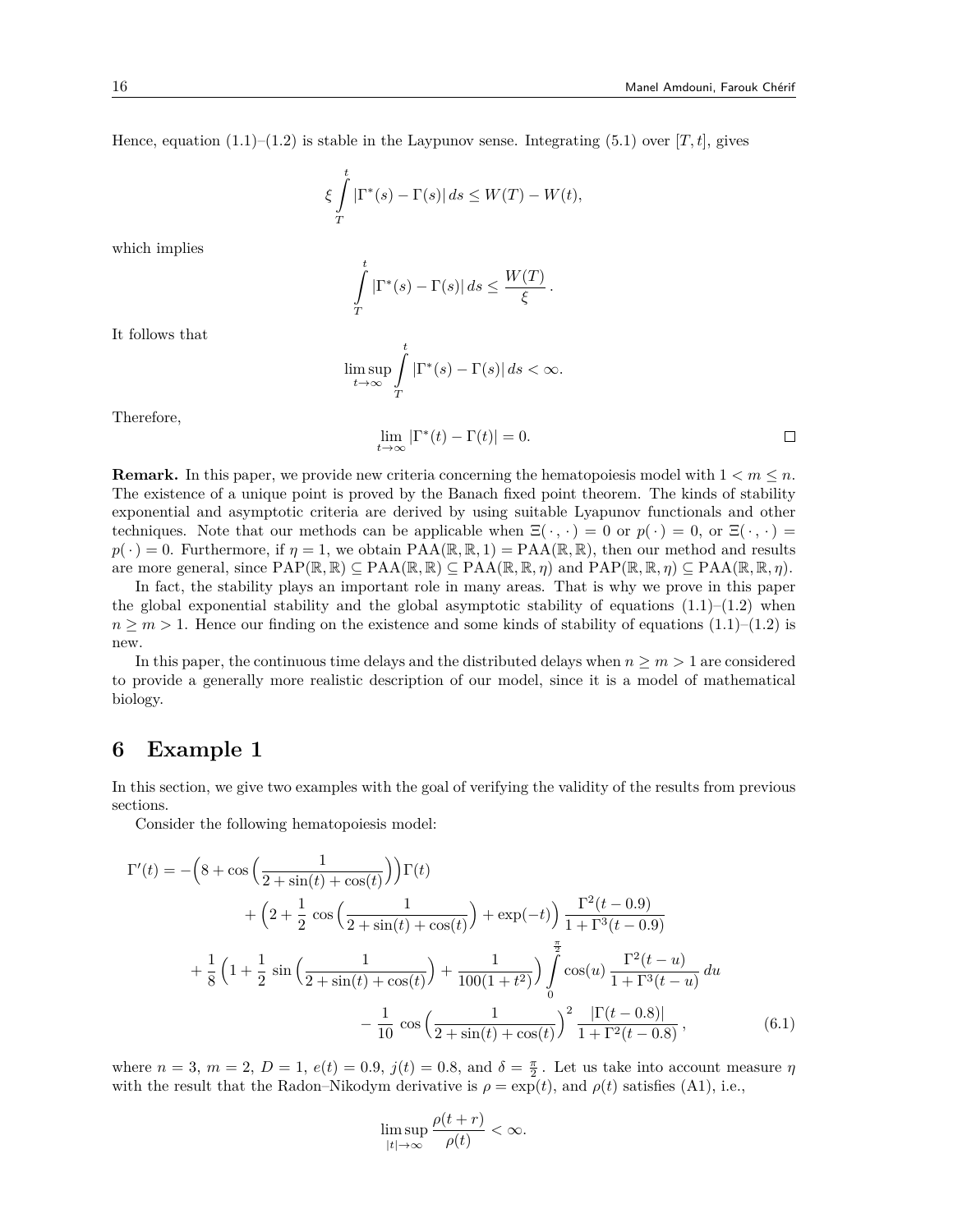

**Figure 6.1.** Curve of the weighted pseudo almost automorphic solution  $\Gamma(t)$  of equation (6.1) for initial value 0.2, 0.7 .

Then  $\eta$  satisfies hypothesis (A1).

Ξ (

Moreover, for

$$
\Theta(t) = 8 + \cos\left(\frac{1}{2 + \sin(t) + \cos(t)}\right),
$$
  
\n
$$
Q(t) = 2 + \frac{1}{2}\cos\left(\frac{1}{2 + \sin(t) + \cos(t)}\right) + \exp(-t),
$$
  
\n
$$
p(t) = \frac{1}{8}\left(1 + \frac{1}{2}\sin\left(\frac{1}{2 + \sin(t) + \cos(t)}\right) + \frac{1}{100}\exp(-t)),
$$
  
\n
$$
t, \Gamma(t - j(t)) = \frac{1}{10}\cos\left(\frac{1}{2 + \sin(t) + \cos(t)}\right)^2 \frac{|\Gamma(t - 0.8)|}{1 + \Gamma^2(t - 0.8)},
$$

and  $k(t) = \cos\left(\frac{\pi}{2} t\right)$ , all hypotheses (H1)–(H3) are satisfied. Furthermore,

$$
\frac{(\overline{Q}+\overline{p})[(\frac{(n-m)}{4}+\frac{m}{(1+R_1^n)^2})R_2^{m-1}]+L}{\underline{\Theta}} \sim 0.016 < 1.
$$

Then hypothesis (H4) is verified. Consequently, all conditions of Theorems 3.2, 4.1, and 5.1 hold, and equation  $(1.1)$  has in the region  $\mathfrak{B}$  a unique weighted pseudo almost automorphic solution.

## **7 Example 2**

Consider the following model of hematopoiesis

$$
\Gamma'(t) = -\Theta(t)\Gamma(t) + \sum_{i=1}^{D} b_i(t) \frac{\Gamma^m(t - e_i(t))}{1 + \Gamma^n(t - e_i(t))} \n+ \sum_{i=1}^{D} p_i(t) \int_0^{\delta_i} k_i(u) \frac{\Gamma^m(t - u)}{1 + \Gamma^n(t - u)} du - \Xi(t, \Gamma(t - j(t))),
$$
\n(7.1)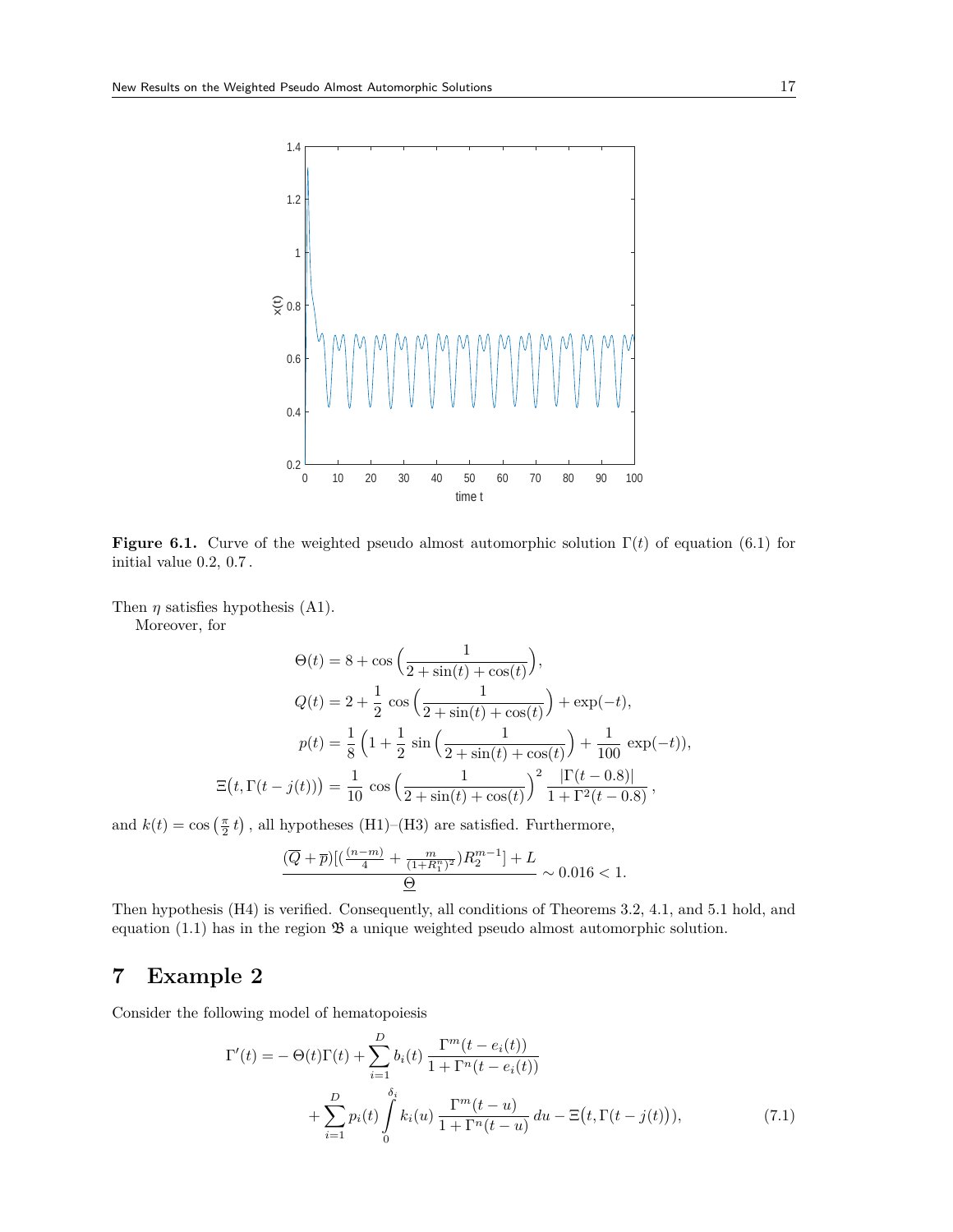where  $n = 2$ ,  $m = 2$ ,  $D = 1$ ,  $e(t) = 0.2$ ,  $j(t) = 0.4$ , and  $\delta = 1$ . Let us take into consideration measure *η* with the result that the Radon–Nikodym derivative is  $\rho = \exp(t)$ , and  $\rho(t)$  satisfies (A1), i.e.,

$$
\limsup_{|t|\to\infty}\frac{\rho(t+r)}{\rho(t)}<\infty.
$$

Then  $\eta$  satisfies hypothesis (A1).



**Figure 7.1.** Curve of the weighted pseudo almost automorphic solution  $\Gamma(t)$  of the equation (7.1) for initial value 0.2, 0.7 .

Besides, for

$$
\Theta(t) = 2 + \cos\left(\frac{1}{2 + \sin(t) + \cos(t)}\right)^2,
$$
  
\n
$$
Q(t) = \frac{1}{10} \left(2 + \frac{1}{2} \sin\left(\frac{1}{2 + \sin(t) + \cos(t)}\right) + \frac{1}{10} \exp(-t)\right),
$$
  
\n
$$
p(t) = \frac{1}{8} \left(1 + \frac{1}{2} \sin\left(\frac{1}{2 + \sin(t) + \cos(t)}\right) + \frac{1}{100} \exp(-t)\right),
$$
  
\n
$$
\Xi(t, \Gamma(t - j(t))) = \frac{1}{100} \cos\left(\frac{1}{2 + \sin(t) + \cos(t)}\right)^2 \frac{|\Gamma(t - 0.8)|}{1 + \Gamma^2(t - 0.8)},
$$

and  $k(t) = \cos(\frac{\pi}{2}t)$ , all hypotheses (H1)–(H3) are satisfied. Furthermore,

$$
\frac{(\overline{Q}+\overline{p})[(\frac{(n-m)}{4}+\frac{m}{(1+R_1^n)^2})R_2^{m-1}]+L}{\underline{\Theta}}\leq 0.16<1.
$$

Therefore, all conditions of Theorems 3.2, 4.1 and 5.1 are satisfied. Then the hematopoiesis model with a harvesting term and mixed delays (7.1) has one unique weighted pseudo almost automorphic solution (as illustrated in Figure 7.1) in the region  $\mathfrak{B} = {\Gamma \in \text{PAA}(\mathbb{R}, \mathbb{R}, \eta), R_1 \leq \Gamma(t) \leq R_2}$ .

## **Conclusion**

In this paper, one novel Mackey–Glass model which has been studied. By using the theory of the exponential dichotomy along with the Banach fixed point theorem, some conditions have been provided,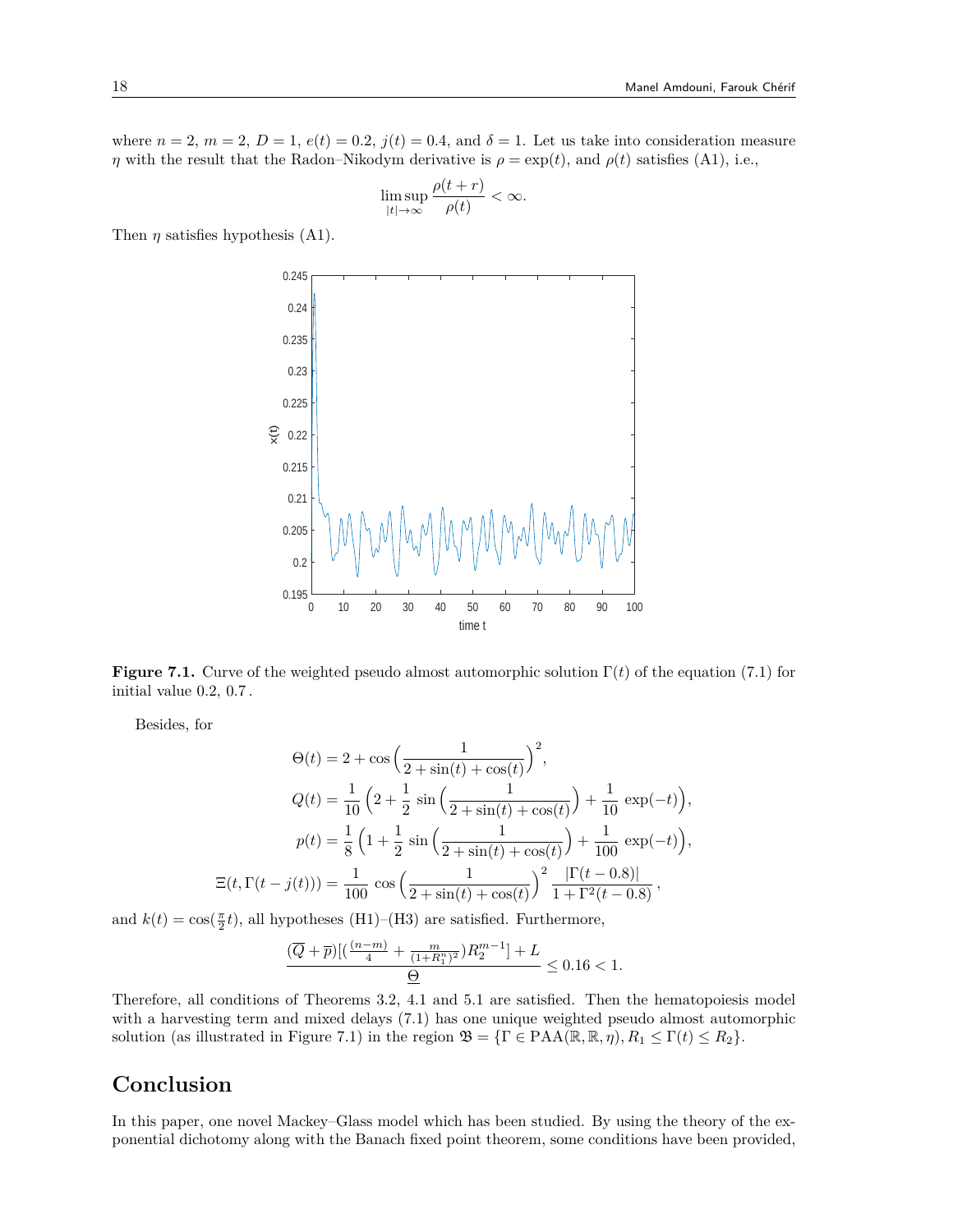enough to obtain the existence and uniqueness of the weighted pseudo almost automorphic solution. In addition to that, we have established the global exponential and asymptotic stabilities of the unique solution. An example is given with the purpose of showing the efficiency of the obtained results. Up to our knowledge, there has not been any paper published considering the model of Mackey–Glass with a harvesting term as well as mixed delays when  $1 \lt m \lt n$ . Moreover, no research has been published for this model in the space of weighted pseudo almost automorphic functions.

### **Acknowledgement**

The authors would like to thank the anonymous reviewers and the editors for their constructive comments, which greatly improved the quality of the original version.

### **References**

- [1] S. Abbas, Pseudo almost automorphic solutions of some nonlinear integro-differential equations. *Comput. Math. Appl.* **62** (2011), no. 5, 2259–2272.
- [2] S. Abbas, S. Dhama, M. Pinto and D. Sepúlveda, Pseudo compact almost automorphic solutions for a family of delayed population model of Nicholson type. *J. Math. Anal. Appl.* **495** (2021), no. 1, Paper No. 124722, 22 pp.
- [3] M. Amdouni and F. Chérif, The pseudo almost periodic solutions of the new class of Lotka-Volterra recurrent neural networks with mixed delays. *Chaos Solitons Fractals* **113** (2018), 79–88.
- [4] M. Amdouni and F. Chérif, Pseudo almost periodic solutions of the third order differential equation with continuous delay. *Appl. Math. Inf. Sci.* **14** (2020), no. 2, 223–235.
- [5] B. Ammar, F. Cherif and A. M. Alimi, Existence and uniqueness of pseudo almost-periodic solutions of recurrent neural networks with time-varying coefficients and mixed delays. *IEEE Transactions on Neural Networks and Learning Systems* **23** (2012), no. 1, 109–118.
- [6] Ch. Aouiti, F. Dridi and F. Kong, Pseudo almost automorphic solutions of hematopoiesis model with mixed delays. *Comput. Appl. Math.* **39** (2020), no. 2, Paper No. 87, 20 pp.
- [7] J. Blot, Ph. Cieutat and Kh. Ezzinbi, Measure theory and pseudo almost automorphic functions: new developments and applications. *Nonlinear Anal.* **75** (2012), no. 4, 2426–2447.
- [8] J. Blot, G. M. Mophou, G. M. N'Guérékata and D. Pennequin, Weighted pseudo almost automorphic functions and applications to abstract differential equations. *Nonlinear Anal.* **71** (2009), no. 3-4, 903–909.
- [9] F. Chérif and M. Abdelaziz, Stepanov-like pseudo almost periodic solution of quaternion-valued for fuzzy recurrent neural networks with mixed delays. *Neural Process. Lett.* **51** (2020), 2211–2243.
- [10] E. A. Dads, S. Fatajou and L. Khachimi, Pseudo almost automorphic solutions for differential equations involving reflection of the argument. *ISRN Math. Anal.* **2012**, Art. ID 626490, 20 pp.
- [11] T. Diagana and H. Zhou, Existence of positive almost periodic solutions to the hematopoiesis model. *Appl. Math. Comput.* **274** (2016), 644–648.
- [12] H.-Sh. Ding, Q.-L. Liu and J. J. Nieto, Existence of positive almost periodic solutions to a class of hematopoiesis model. *Appl. Math. Model.* **40** (2016), no. 4, 3289–3297.
- [13] H. B. Fredj and F. Ch'erif, Positive pseudo almost periodic solutions to a class of hematopoiesis model: oscillations and dynamics. *J. Appl. Math. Comput.* **63** (2020), 479–500.
- [14] S. Hajjaji and A. Chérif,  $S^p$ -almost periodic and  $S^p$ -almost automorphic solutions of an integral equation with infinite delay. *Miskolc Math. Notes* **22** (2021), no. 1, 211–244.
- [15] R. Jia, Pseudo almost periodic solutions for a model of hematopoiesis with a feedback control. *J. Appl. Math. Comput.* **49** (2015), no. 1-2, 475–491.
- [16] A. Jiang, Pseudo almost periodic solutions for a model of hematopoiesis with an oscillating circulation loss rate. *Math. Methods Appl. Sci.* **39** (2016), no. 12, 3215–3225.